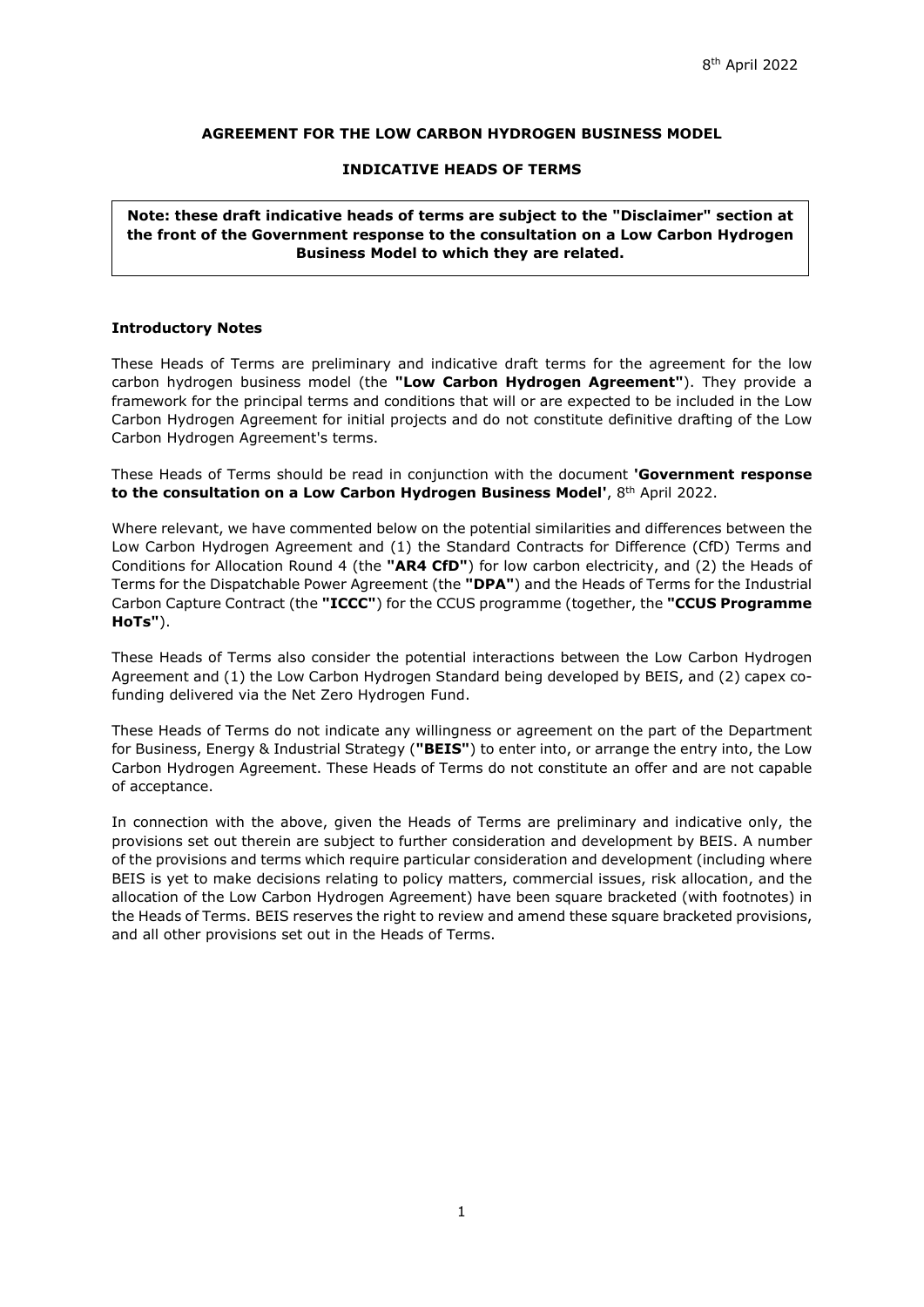# **SECTION A – FRONT END AGREEMENT**

| No. | <b>Subject</b> | Terms                                                                                                                                                                                                                                                                                                                                                                                                                                                                                                                                                                                                                                                                                                                                                                                                                                                                                                                                                                                           |
|-----|----------------|-------------------------------------------------------------------------------------------------------------------------------------------------------------------------------------------------------------------------------------------------------------------------------------------------------------------------------------------------------------------------------------------------------------------------------------------------------------------------------------------------------------------------------------------------------------------------------------------------------------------------------------------------------------------------------------------------------------------------------------------------------------------------------------------------------------------------------------------------------------------------------------------------------------------------------------------------------------------------------------------------|
| 1.  | Overview       | The contract structure of the Low Carbon Hydrogen Agreement will<br>likely follow the AR4 CfD, DPA and ICCC, where each agreement<br>comprises two instruments: (i) the front end agreement and (ii) the<br>standard terms and conditions. The front end agreement will be a<br>bespoke document that contains project-specific information relating<br>to each Producer, including pricing components, capacity, and<br>particulars of the Facility and the Producer to which the Low Carbon<br>Hydrogen Agreement applies. The standard terms and conditions will<br>be a set of contractual terms governing matters which will be<br>applicable to all Low Carbon Hydrogen Agreements unless otherwise<br>specified in the front end agreement (e.g. certain provisions may only<br>apply to specific technology types). Producers who are allocated a Low<br>Carbon Hydrogen Agreement will sign the front end agreement, which<br>will then incorporate the standard terms and conditions. |

### **SECTION B – STANDARD TERMS AND CONDITIONS**

<span id="page-1-1"></span>

| No. | <b>Subject</b>                                       | <b>Terms</b>                                                                                                                                                                                                                                                                                                                                                                                                                                                                                                                         |
|-----|------------------------------------------------------|--------------------------------------------------------------------------------------------------------------------------------------------------------------------------------------------------------------------------------------------------------------------------------------------------------------------------------------------------------------------------------------------------------------------------------------------------------------------------------------------------------------------------------------|
| 1.  | Parties                                              | The parties to the Low Carbon Hydrogen Agreement will be the<br>Hydrogen Counterparty <sup>1</sup> and the Producer (each, a "Party" and<br>together the "Parties"). The Parties intend to be legally bound by<br>the Low Carbon Hydrogen Agreement which will be a private law,<br>commercial contract.                                                                                                                                                                                                                             |
| 2.  | Term, Milestone Requirement and Conditions Precedent |                                                                                                                                                                                                                                                                                                                                                                                                                                                                                                                                      |
| 2.1 | Term                                                 | BEIS expects the Low Carbon Hydrogen Agreement to have a contract<br>term between 10 and 15 years. This reflects: (i) the precedents set<br>by the low carbon electricity CfD and CCUS Programme HoTs; (ii) the<br>potential time for this nascent hydrogen market to develop; and (iii)<br>a balance between providing price support certainty for Producers for<br>a proportionate and reasonable period, whilst not locking in production<br>pathways for the long term.                                                          |
| 2.2 | Commencement                                         | The Low Carbon Hydrogen Agreement will commence on the earlier of<br>the "Start Date" and the last day of a specified "Target Commissioning<br>Window" of [to be determined] months (which will be adjusted day-<br>for-day for any delays that occur due to "Force Majeure", discussed in<br>further detail below). BEIS is still considering other events which are<br>beyond the control of the Producer, the occurrence of which may<br>provide time relief under the Low Carbon Hydrogen Agreement.                             |
|     |                                                      | Therefore, if the Producer fails to commission the Facility by the end<br>of the Target Commissioning Window, the term of the Low Carbon<br>Hydrogen Agreement will commence and the 10-15 year term will<br>start to erode. However, payments under the Low Carbon Hydrogen<br>Agreement will not commence unless and until the Start Date occurs.<br>This is to incentivise the relevant Producer to commission the Facility<br>as soon as reasonably practicable following the execution of the Low<br>Carbon Hydrogen Agreement. |

<span id="page-1-0"></span><sup>&</sup>lt;sup>1</sup> Note to Reader: The identity of the Hydrogen Counterparty is to be determined.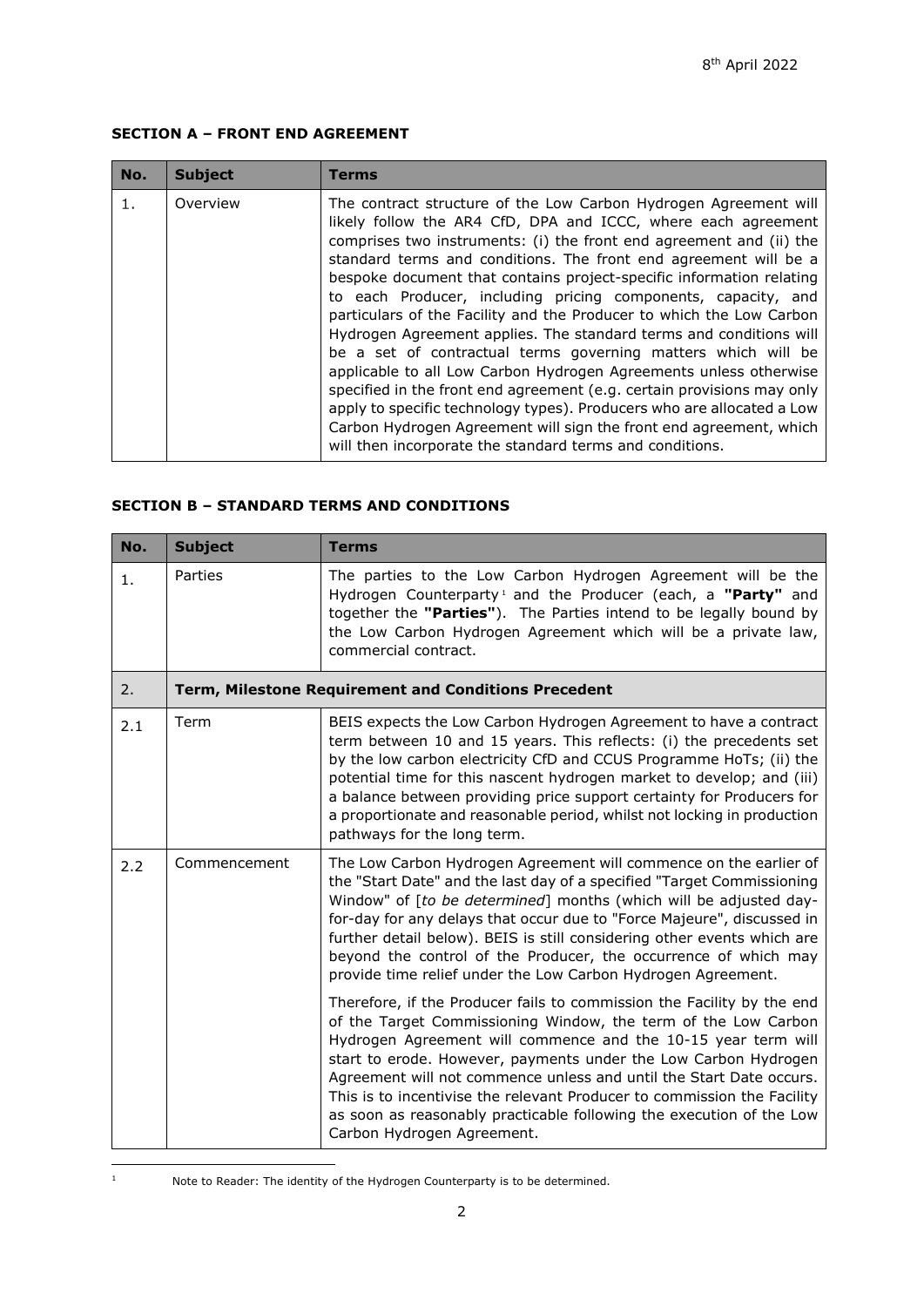<span id="page-2-4"></span><span id="page-2-3"></span>

| <b>Subject</b>                                                                                                                                                                                                                                                                                                                                                                                                                                                                                                                                                                                                                                                                                                                                                                                                                                             |  |
|------------------------------------------------------------------------------------------------------------------------------------------------------------------------------------------------------------------------------------------------------------------------------------------------------------------------------------------------------------------------------------------------------------------------------------------------------------------------------------------------------------------------------------------------------------------------------------------------------------------------------------------------------------------------------------------------------------------------------------------------------------------------------------------------------------------------------------------------------------|--|
| <b>Initial Conditions</b><br>It is envisaged that there will be two sets of conditions precedent, the<br>2.3<br>Precedent<br>"Initial Conditions Precedent" and the "Operational Conditions<br>Precedent", similar to the AR4 CfD.                                                                                                                                                                                                                                                                                                                                                                                                                                                                                                                                                                                                                         |  |
| The "Initial Conditions Precedent" will be designed to ensure that the<br>Producer meets certain legal/regulatory requirements and conditions<br>relating to the Low Carbon Hydrogen Agreement immediately<br>following the date of the agreement. The satisfaction of these<br>requirements and conditions will need to be evidenced in a form and<br>content satisfactory to the Hydrogen Counterparty, and may include:<br>(a) the Producer's entry into certain key project documents [such as,<br>where applicable, a hydrogen offtake agreement(s), gas/electricity<br>grid connection agreements, and CO <sub>2</sub> T&S construction/connection<br>agreement(s)]; (b) the facility description (including process flow<br>diagram and location of metering equipment and supply points); (c)<br>planning permission; and (d) corporate approvals. |  |
| Milestone<br>It is envisaged that the Producer will be required to demonstrate<br>2.4<br>within a certain period of time that it is committed to the Project by<br>Requirement<br>evidencing: (a) actual spend of at least a minimum percentage [to be<br>determined] of "Total Project Commissioning Costs"; or (b) fulfilment<br>of specified "Project Commitments", both similar to the AR4 CfD<br>requirements.                                                                                                                                                                                                                                                                                                                                                                                                                                        |  |
| This is to deter speculative or underdeveloped projects from applying<br>for a Low Carbon Hydrogen Agreement (over and above any primary<br>checks prior to this point), and to ensure that budget remains<br>committed only to projects that demonstrate sufficient progress. The<br>Hydrogen Counterparty will be responsible for determining the<br>robustness of the evidence submitted by the Producer.                                                                                                                                                                                                                                                                                                                                                                                                                                               |  |
| Operational<br>For the Start Date to occur, the Producer will be expected to satisfy a<br>2.5<br>Conditions<br>number of "Operational Conditions Precedent". These may include:<br>Precedent<br>(a) evidence that the Producer has commissioned an Installed<br>Capacity of not less than [to be determined by BEIS]% of the<br>Installed Capacity Estimate plus evidence that the Facility has been<br>commissioned, e.g. proof that industry standard commissioning<br>tests have been carried out and that (if applicable) the Facility is<br>connected to the CO <sub>2</sub> T&S Network;                                                                                                                                                                                                                                                             |  |
| (b) evidence that the Facility (including the hydrogen volumes<br>produced by the Facility) can produce hydrogen that meets the<br>requirements of the Low Carbon Hydrogen Standard (as further<br>discussed at item 7.3 (Compliance));                                                                                                                                                                                                                                                                                                                                                                                                                                                                                                                                                                                                                    |  |
| (c) evidence that the Facility complies with specified metering <sup>2</sup><br>requirements; and                                                                                                                                                                                                                                                                                                                                                                                                                                                                                                                                                                                                                                                                                                                                                          |  |
| (d) $[others]$ <sup>3</sup>                                                                                                                                                                                                                                                                                                                                                                                                                                                                                                                                                                                                                                                                                                                                                                                                                                |  |
| The "Expiry Date" will be the 10th-15th anniversary (depending on<br><b>Expiry Date</b><br>2.6<br>the precise term length) of the earlier of the Start Date (as discussed                                                                                                                                                                                                                                                                                                                                                                                                                                                                                                                                                                                                                                                                                  |  |

<span id="page-2-2"></span><span id="page-2-0"></span> $2 \text{ Note to Reader: Subject to the applicable technology type, the metering requirements could include gas, electricity, and the other.}$ H2 and CO2 (where applicable).

<span id="page-2-1"></span><sup>3</sup> Note to Reader: Further Operational Conditions Precedents may be required.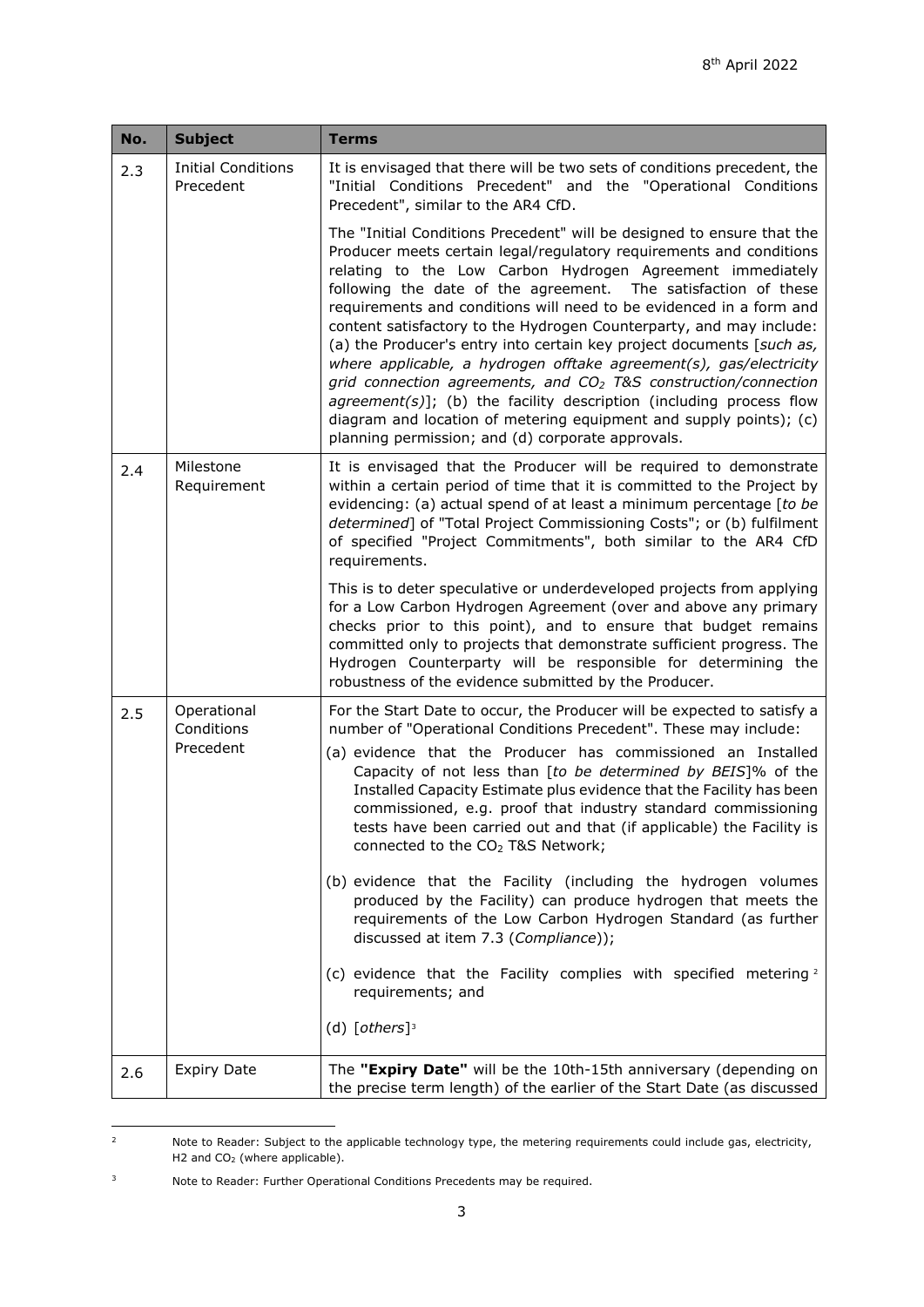| No. | <b>Subject</b>                                  | <b>Terms</b>                                                                                                                                                                                                                                                                                                                                                                                                                                                                                                                                                                           |
|-----|-------------------------------------------------|----------------------------------------------------------------------------------------------------------------------------------------------------------------------------------------------------------------------------------------------------------------------------------------------------------------------------------------------------------------------------------------------------------------------------------------------------------------------------------------------------------------------------------------------------------------------------------------|
|     |                                                 | in item 2.2 (Commencement)) and the last day of the Target<br>Commissioning Window. The Low Carbon Hydrogen Agreement will<br>expire on the Expiry Date unless it is terminated earlier in accordance<br>with its terms. Please see section 3 (Termination and Consequences<br>of Termination) for a discussion on early termination of the Low<br>Carbon Hydrogen Agreement.                                                                                                                                                                                                          |
| 3.  |                                                 | <b>Termination and Consequences of Termination</b>                                                                                                                                                                                                                                                                                                                                                                                                                                                                                                                                     |
| 3.1 | Pre-Start Date<br>Termination                   | Similar to the AR4 CfD, the Low Carbon Hydrogen Agreement will<br>contain various rights for the Hydrogen Counterparty to terminate the<br>Low Carbon Hydrogen Agreement prior to the occurrence of the Start<br>Date where the Producer fails to make sufficient progress in<br>developing the Facility. Such rights will ensure that Low Carbon<br>Hydrogen Agreement funding that has been committed to support the<br>deployment of low carbon hydrogen production facilities is not tied up<br>indefinitely in a project that has no realistic prospect of being<br>commissioned. |
|     |                                                 | The Low Carbon Hydrogen Agreement may include the right (but not<br>the obligation) for the Hydrogen Counterparty to terminate the Low<br>Carbon Hydrogen Agreement where:                                                                                                                                                                                                                                                                                                                                                                                                             |
|     |                                                 | (a) Initial Conditions Precedent: the Producer fails to fulfil the Initial<br>Conditions Precedent within the specified time after the date of the<br>Low Carbon Hydrogen Agreement, similar to the position under the<br>AR4 CfD;                                                                                                                                                                                                                                                                                                                                                     |
|     |                                                 | (b) Milestone Requirement: the Producer fails to fulfil the Milestone<br>Requirement before the Milestone Delivery Date. The Milestone<br>Delivery Date will be adjusted day-for-day for any delays that<br>occur due to Force Majeure (and potentially other events outside<br>the Producer's control to be specified);                                                                                                                                                                                                                                                               |
|     |                                                 | (c) Longstop Date: the Producer fails to satisfy the Operational<br>Conditions Precedent by a specified "Longstop Date". The Longstop<br>Date will be adjusted day-for-day for any delays that occur due to<br>Force Majeure (and potentially other events outside the Producer's<br>control to be specified);                                                                                                                                                                                                                                                                         |
|     |                                                 | (d) Producer Default Termination: if a Producer default event (as<br>detailed in item 3.3 (Producer Default Termination)) occurs and is<br>continuing at any time prior to the Start Date; and                                                                                                                                                                                                                                                                                                                                                                                         |
|     |                                                 | (e) $[other]^4$ .                                                                                                                                                                                                                                                                                                                                                                                                                                                                                                                                                                      |
| 3.2 | Consequence of<br>Pre-Start Date<br>Termination | A pre-start date termination will be on a no-liability basis under the<br>Low Carbon Hydrogen Agreement.                                                                                                                                                                                                                                                                                                                                                                                                                                                                               |
| 3.3 | Producer Default<br>Termination                 | The default termination provisions in the Low Carbon Hydrogen<br>Agreement are likely to follow the AR4 CfD by giving the Hydrogen<br>Counterparty the right to terminate the Low Carbon Hydrogen<br>Agreement for Producer events of default comprising: (a) insolvency;<br>(b) breach of key obligations relating to ownership of the Facility, no                                                                                                                                                                                                                                   |

<span id="page-3-1"></span><span id="page-3-0"></span><sup>4</sup> Note to Reader: BEIS is considering whether other pre-start date termination events are included.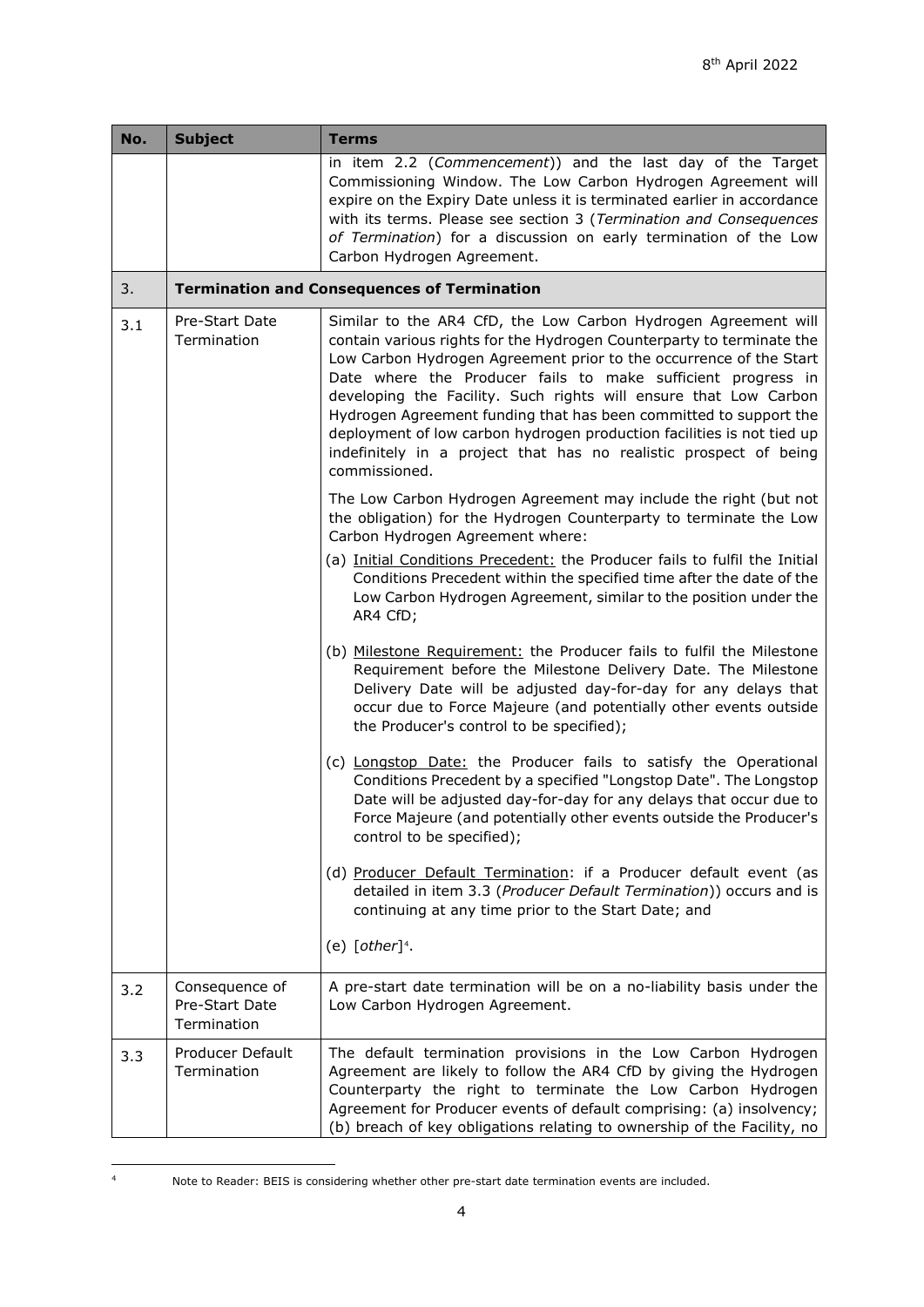<span id="page-4-0"></span>

| No. | <b>Subject</b>                                                                       | <b>Terms</b>                                                                                                                                                                                                                                                                                                                                                                                                                                                                                                                                                                                                                             |
|-----|--------------------------------------------------------------------------------------|------------------------------------------------------------------------------------------------------------------------------------------------------------------------------------------------------------------------------------------------------------------------------------------------------------------------------------------------------------------------------------------------------------------------------------------------------------------------------------------------------------------------------------------------------------------------------------------------------------------------------------------|
|     |                                                                                      | assignment and fraud; (c) breach of key obligations relating to<br>metering; (d) credit support default; and (e) non-payment which is<br>not rectified within a specified cure period.                                                                                                                                                                                                                                                                                                                                                                                                                                                   |
|     |                                                                                      | In addition, BEIS is considering whether to include the following<br>Producer events of default: (f) where, after the Start Date, the<br>Producer fails to remedy a prolonged period where the hydrogen<br>produced by the Facility fails to meet the Low Carbon Hydrogen<br>Standard (within a period to be determined); and/or (g) where the<br>Producer's NZHF GFA is terminated due to Producer breach or default<br>(as per the ICCC HoTs). The intention of (f), if included, would be to<br>ensure that BEIS is only supporting projects that produce low carbon<br>hydrogen in accordance with the Low Carbon Hydrogen Standard. |
|     |                                                                                      | BEIS is also considering whether there are other termination events<br>that are specific to the hydrogen business model that should be<br>included in the Low Carbon Hydrogen Agreement.                                                                                                                                                                                                                                                                                                                                                                                                                                                 |
| 3.4 | Consequences of<br>Default<br>Termination                                            | BEIS is considering the appropriate approach in respect of the<br>consequences of a Producer default termination.                                                                                                                                                                                                                                                                                                                                                                                                                                                                                                                        |
| 3.5 | No Producer<br>termination right                                                     | BEIS is considering whether to adopt the position in the AR4 CfD and<br>the CCUS Programme HoTs, whereby the Producer would not be<br>entitled to terminate the Low Carbon Hydrogen Agreement unilaterally<br>before the Expiry Date.                                                                                                                                                                                                                                                                                                                                                                                                    |
| 3.6 | Termination for<br>Prolonged Force<br>Majeure                                        | BEIS may include a Hydrogen Counterparty right to terminate the Low<br>Carbon Hydrogen Agreement where, prior to the Milestone<br>Satisfaction Date, the Producer is significantly delayed in achieving<br>the Start Date due to a continuing, unresolved Force Majeure. Such<br>right has been proposed for inclusion in the CCUS Programme HoTs to<br>ensure that committed funding is not tied up indefinitely in a project<br>that has no realistic prospect of being commissioned.                                                                                                                                                  |
| 3.7 | Consequence of<br>Termination for<br>Prolonged Force<br>Majeure                      | Similar to the CCUS Programme HoTs, if this termination event is<br>included in the Low Carbon Hydrogen Agreement, termination will be<br>on a no-liability basis.                                                                                                                                                                                                                                                                                                                                                                                                                                                                       |
| 3.8 | Termination for<br>Prolonged CO <sub>2</sub> T&S<br>Unavailability                   | For a CCUS-Enabled Facility connected to the CO <sub>2</sub> T&S Network, BEIS<br>is considering following the CCUS Programme HoTs and including a<br>Hydrogen Counterparty termination right in the event that a Facility is<br>prevented from accessing the CO <sub>2</sub> T&S Network for a continuous<br>period (with such period to be determined).                                                                                                                                                                                                                                                                                |
| 3.9 | Consequence of<br>Termination for<br>Prolonged CO <sub>2</sub> T&S<br>Unavailability | BEIS is considering the appropriate approach in respect of the<br>consequences of termination for prolonged CO <sub>2</sub> T&S unavailability.                                                                                                                                                                                                                                                                                                                                                                                                                                                                                          |
| 4.  | <b>Payments and Billing</b>                                                          |                                                                                                                                                                                                                                                                                                                                                                                                                                                                                                                                                                                                                                          |
| 4.1 | Difference Amount                                                                    | The Producer will be paid a premium, calculated as the difference<br>between the Strike Price and the Reference Price (discussed<br>immediately below) for each unit of hydrogen sold (the "Difference<br>Amount"). This payment is intended to provide the Producer with<br>price certainty, by enabling the Producer to cover the cost of low<br>carbon hydrogen production and an allowed return on investment                                                                                                                                                                                                                        |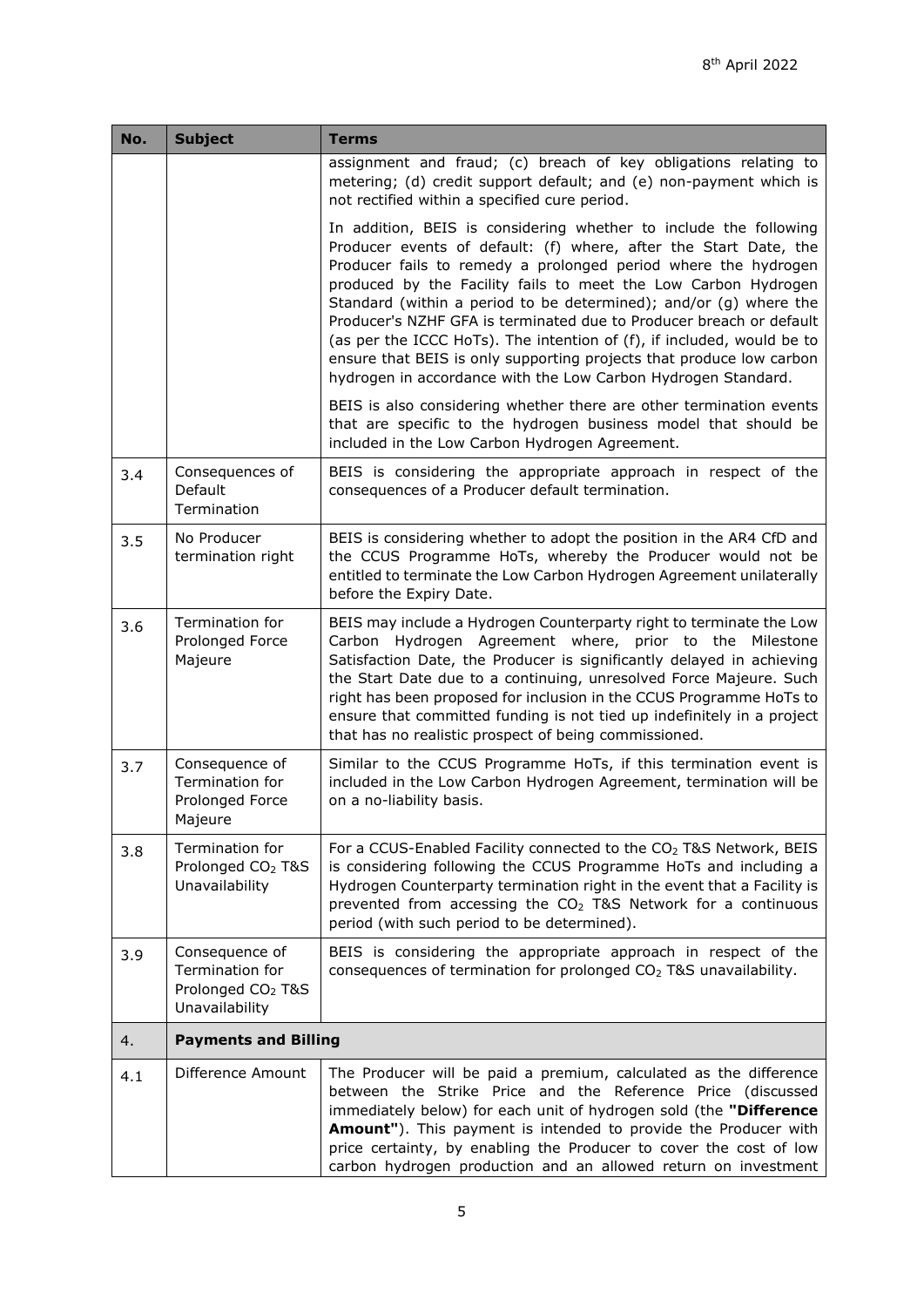<span id="page-5-1"></span><span id="page-5-0"></span>

| No. | <b>Subject</b>         | <b>Terms</b>                                                                                                                                                                                                                                                                                                                                                                                                                                                                                                                                                            |
|-----|------------------------|-------------------------------------------------------------------------------------------------------------------------------------------------------------------------------------------------------------------------------------------------------------------------------------------------------------------------------------------------------------------------------------------------------------------------------------------------------------------------------------------------------------------------------------------------------------------------|
|     |                        | pursuant to a combination of the Difference Amount and the amount<br>received by the Producer through sales of hydrogen volumes. This<br>approach should also achieve value for money for Government, given<br>it is expected that the size of the Difference Amount payable by the<br>Hydrogen Counterparty to the Producer could reduce in time as the<br>hydrogen market develops.                                                                                                                                                                                   |
|     |                        | Payments will be made on a $E$ per MWh (higher heating value (HHV))<br>basis. This unit has been selected so that the Strike Price, the Natural<br>Gas Price and the Achieved Sales Price for hydrogen can be compared<br>on a like-for-like basis. In particular, HHV was chosen because it<br>reflects the full energy potential of the fuel and enables a comparison<br>with the Natural Gas Price, which is reported in HHV in the UK.                                                                                                                              |
|     |                        | Payments will be two-ways, with the Producer paying the Hydrogen<br>Counterparty the difference between the Reference Price and the<br>Strike Price if the Reference Price exceeds the Strike Price.                                                                                                                                                                                                                                                                                                                                                                    |
| 4.2 | Trigger for<br>Payment | Payment under the Low Carbon Hydrogen Agreement will be<br>conditional on:                                                                                                                                                                                                                                                                                                                                                                                                                                                                                              |
|     |                        | (a) the sale of hydrogen; and                                                                                                                                                                                                                                                                                                                                                                                                                                                                                                                                           |
|     |                        | (b) the volumes of hydrogen produced and sold complying with the<br>Low Carbon Hydrogen Standard.                                                                                                                                                                                                                                                                                                                                                                                                                                                                       |
| 4.3 | <b>Strike Price</b>    | The "Strike Price" (expressed in $E$ per MWh (HHV)) will reflect the<br>price a Producer needs to achieve to cover its costs of low carbon<br>hydrogen production and an allowed return on investment. BEIS<br>expects the level of the Strike Price and cost components to vary for<br>different low carbon hydrogen technology types.                                                                                                                                                                                                                                 |
|     |                        | BEIS is considering the potential constituent elements of the Strike<br>Price and is minded to include the following within the calculation of<br>the Strike Price (which will be negotiated on a project-by-project<br>basis, although BEIS is still considering this position). This list is not<br>exhaustive:                                                                                                                                                                                                                                                       |
|     |                        | (a) capex and opex associated with the construction and operation of<br>the Facility (excluding capex funded by the NZHF GFA);                                                                                                                                                                                                                                                                                                                                                                                                                                          |
|     |                        | (b) an allowed return on investment;                                                                                                                                                                                                                                                                                                                                                                                                                                                                                                                                    |
|     |                        | (c) capex, but not opex, associated with small-scale hydrogen<br>transport infrastructure (negotiated on a project-by-project basis<br>by taking several factors into account including necessity,<br>affordability and value for money for Government); and                                                                                                                                                                                                                                                                                                            |
|     |                        | (d) capex and/or opex associated with a small-scale hydrogen storage<br>infrastructure (negotiated on a project-by-project basis by taking<br>several factors into account including necessity, affordability and<br>value for money for Government).                                                                                                                                                                                                                                                                                                                   |
|     |                        | In relation to the costs referred to in limbs (c) and (d), the proposed<br>position reflects a pragmatic approach when considering whether to<br>support small scale hydrogen transport and storage costs for initial<br>projects awarded a Low Carbon Hydrogen Agreement. The exclusion<br>of opex associated with hydrogen transport infrastructure is to<br>incentivise efficient hydrogen transport approaches, while also<br>providing producers with flexibility to change their transport approach<br>as the market develops and end users and offtakers change. |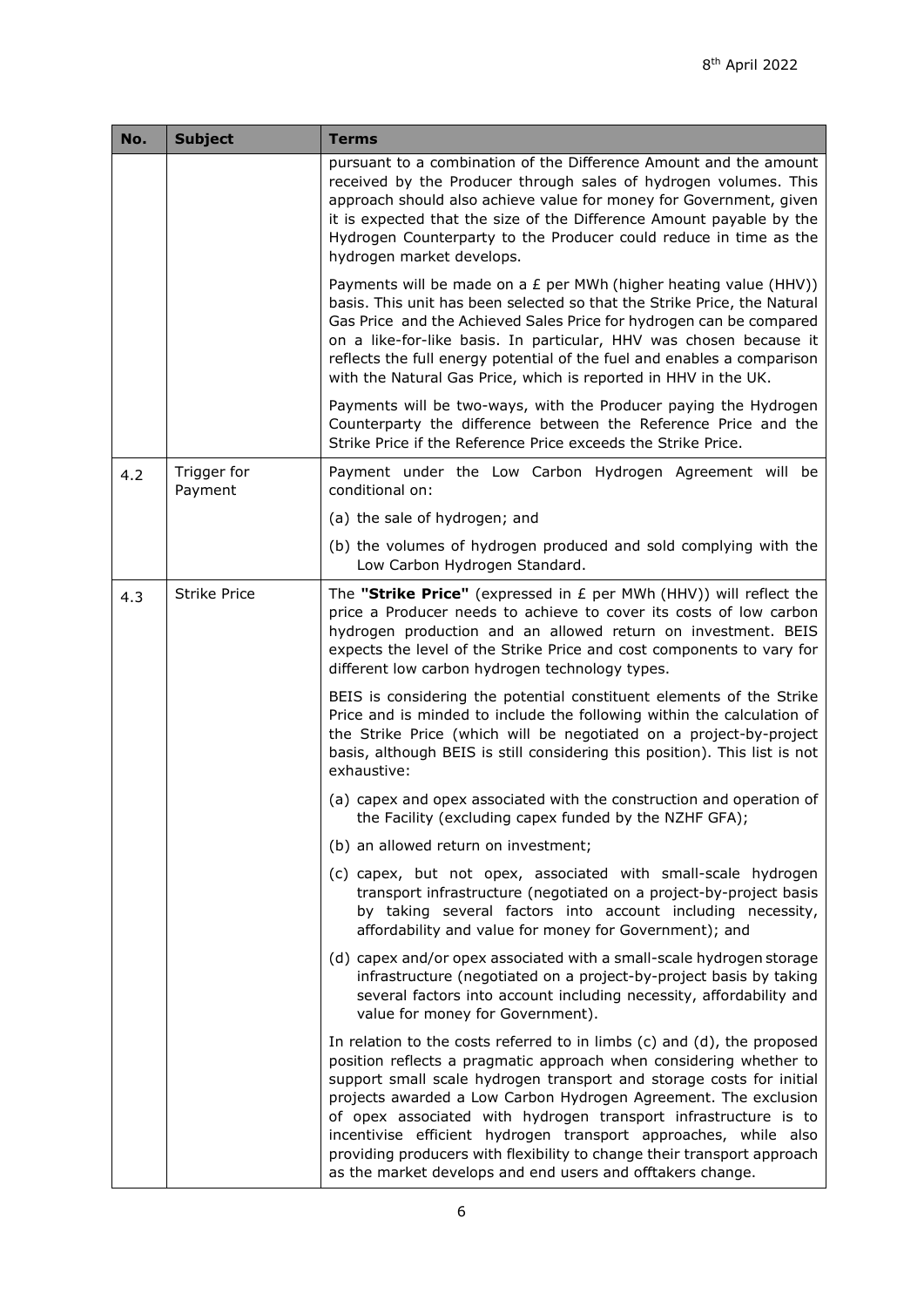<span id="page-6-3"></span><span id="page-6-2"></span><span id="page-6-1"></span><span id="page-6-0"></span>

| No. | <b>Subject</b>                 | <b>Terms</b>                                                                                                                                                                                                                                                                                                                                                                                                                                                                                                                                    |
|-----|--------------------------------|-------------------------------------------------------------------------------------------------------------------------------------------------------------------------------------------------------------------------------------------------------------------------------------------------------------------------------------------------------------------------------------------------------------------------------------------------------------------------------------------------------------------------------------------------|
|     |                                | BEIS will consider how any hydrogen T&S infrastructure supported<br>through a Low Carbon Hydrogen Agreement can be future proofed to<br>transition to a future hydrogen T&S network.                                                                                                                                                                                                                                                                                                                                                            |
| 4.4 | Reference Price                | The "Reference Price" (expressed in $E$ per MWh (HHV)) is intended<br>to represent the market price received by the Producer for low carbon<br>hydrogen. For initial projects, this will be the higher of the Producer's<br>Achieved Sales Price and the Price Floor (which will be the lower of the<br>Natural Gas Price and the Strike Price).                                                                                                                                                                                                |
|     |                                | The Reference Price will act as the appropriate proxy in the absence<br>of an observable hydrogen market price (low carbon or otherwise) and<br>to encourage the development of a market benchmark as the<br>hydrogen market develops.                                                                                                                                                                                                                                                                                                          |
| 4.5 | Natural Gas Price              | The "Natural Gas Price" will be the arithmetic average of the daily<br>value of the UK NBP Month Ahead Natural Gas Price published on every<br>business day of the calendar month preceding the relevant Billing<br>Period. The UK NBP Month Ahead Natural Gas Price will be the price<br>for natural gas delivered to the National Balancing Point (NBP) Virtual<br>Trading Point, in equal amounts every calendar day of the nearest<br>calendar month.                                                                                       |
|     |                                | Natural gas is the most prevalent counterfactual fuel from which<br>offtakers would switch. Therefore, in BEIS' view, offtakers would be<br>likely to pay at least the Natural Gas Price for hydrogen, especially as<br>they would save on CO <sub>2</sub> emissions costs compared to the<br>counterfactual.                                                                                                                                                                                                                                   |
|     |                                | BEIS is considering the price source, the corresponding reference price<br>review procedure and the fallback mechanism in the event that the<br>relevant price source ceases to publish the UK NBP Month Ahead<br>Natural Gas Price.                                                                                                                                                                                                                                                                                                            |
| 4.6 | <b>Achieved Sales</b><br>Price | The "Achieved Sales Price" will include the same constituent<br>elements as the Strike Price (e.g. opex associated with small-scale<br>hydrogen transport infrastructure will be excluded from such price). It<br>will be equal to the volume-weighted average price for low carbon<br>hydrogen for the relevant Billing Period in order to reduce the<br>reporting burden for the Producer. In BEIS' view, this component of<br>the Reference Price best represents the market value of the hydrogen<br>sold by the Facility in the near term. |
|     |                                | BEIS is also considering including audit rights for the Hydrogen<br>Counterparty in order to verify the Achieved Sales Price data provided.                                                                                                                                                                                                                                                                                                                                                                                                     |
| 4.7 | Price Floor                    | The "Price Floor" will be the lower of the Natural Gas Price and the<br>Strike Price.                                                                                                                                                                                                                                                                                                                                                                                                                                                           |
|     |                                | If the Producer were to sell a unit of low carbon hydrogen at a price<br>below the Price Floor, the discount provided to the Price Floor would<br>not be subsidised. The intention behind this position is to improve<br>value for money for Government and reduce market distortions.                                                                                                                                                                                                                                                          |
|     |                                | Capping the Price Floor at the Strike Price enables the Producer to<br>recover the cost of hydrogen production and allowed return should<br>they choose to sell hydrogen at a price that is higher than the Strike<br>Price but lower than the Natural Gas Price.                                                                                                                                                                                                                                                                               |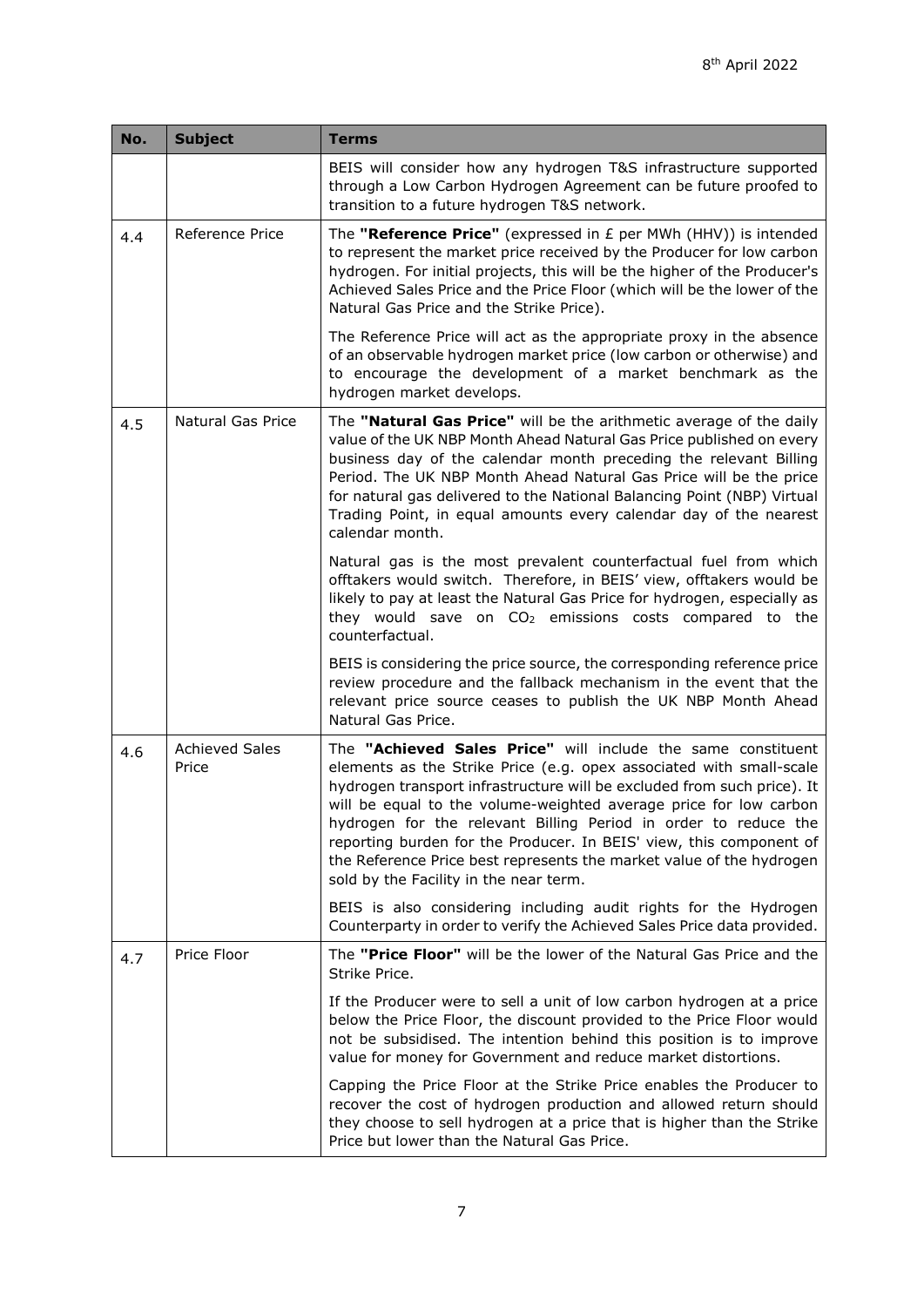| No.  | <b>Subject</b>                         | <b>Terms</b>                                                                                                                                                                                                                                                                                                                                                                                                                                                                                                                                                                                                                                                                                                               |
|------|----------------------------------------|----------------------------------------------------------------------------------------------------------------------------------------------------------------------------------------------------------------------------------------------------------------------------------------------------------------------------------------------------------------------------------------------------------------------------------------------------------------------------------------------------------------------------------------------------------------------------------------------------------------------------------------------------------------------------------------------------------------------------|
| 4.8  | Price Discovery<br>Mechanism           | The Low Carbon Hydrogen Agreement will include a mechanism that<br>will be designed to aid price discovery.                                                                                                                                                                                                                                                                                                                                                                                                                                                                                                                                                                                                                |
|      |                                        | This mechanism will operate so that the Producer receives an amount<br>linked to the increment by which the Reference Price exceeds the Price<br>Floor for each unit of hydrogen sold, with the calculation of this<br>amount to be determined by BEIS.                                                                                                                                                                                                                                                                                                                                                                                                                                                                    |
|      |                                        | The intention is to promote price discovery and to also incentivise the<br>Producer to seek higher price sales to accelerate the reduction in the<br>Difference Amounts payable by the Hydrogen Counterparty and to<br>encourage investment in hydrogen production on a merchant basis.                                                                                                                                                                                                                                                                                                                                                                                                                                    |
|      |                                        | BEIS is considering whether to cap this reward if the Achieved Sales<br>Price exceeds a specified threshold (to be determined).                                                                                                                                                                                                                                                                                                                                                                                                                                                                                                                                                                                            |
| 4.9  | <b>Sliding Scale</b><br>Volume Support | Volume support will be provided to the Producer through a sliding<br>scale mechanism.                                                                                                                                                                                                                                                                                                                                                                                                                                                                                                                                                                                                                                      |
|      |                                        | Under this mechanism, if the Producer is producing low carbon<br>hydrogen and its offtake/sales volumes fall, the Producer will receive<br>an additional amount for each unit of hydrogen sold. This will be<br>equivalent to paying the Producer a higher level of Strike Price for the<br>low volumes of hydrogen. The calculation of this amount is to be<br>determined by BEIS.                                                                                                                                                                                                                                                                                                                                        |
|      |                                        | If the Producer's offtake/sales volumes fall to zero, no volume support<br>will be provided.                                                                                                                                                                                                                                                                                                                                                                                                                                                                                                                                                                                                                               |
|      |                                        | This mechanism will enable the Producer to recover a relatively<br>greater proportion of its cost of production (compared with no sliding<br>scale mechanism) in the event that offtake/sales volumes fall, while<br>incentivising the Producer to produce and sell higher volumes of low<br>carbon hydrogen to increase its revenue. It will also provide volume<br>support in a way which balances investability from the perspective of<br>the Producer, while delivering value for money and decarbonisation<br>benefits for Government, and minimising the risk of market distortions<br>and other unintended consequences.                                                                                           |
|      |                                        | BEIS is considering the period over which volume support will be<br>calculated.                                                                                                                                                                                                                                                                                                                                                                                                                                                                                                                                                                                                                                            |
| 4.10 | Scaling Up of<br>Production<br>Volumes | BEIS is considering whether a Producer should be permitted to<br>increase the volume produced within an existing Facility above any<br>level initially set out in the Low Carbon Hydrogen Agreement. Any<br>increase in volume produced above any defined level through a new<br>Facility or a new module will not be subsidised pursuant to the Low<br>Carbon Hydrogen Agreement that is initially entered into by a<br>Producer. This position would ensure value for money and affordability<br>for Government on the basis that subsidies for future low carbon<br>hydrogen Facilities or modules are subject to open and fair<br>competition with new production projects in future rounds of contract<br>allocation. |
| 4.11 | UK ETS free<br>allowances              | BEIS is considering how to treat UK ETS free allowances in the Low<br>Carbon Hydrogen Agreement, including whether restrictions on the<br>Producer from applying for free allowances should be introduced, if<br>the Facility is entitled to free allowances through the UK ETS.                                                                                                                                                                                                                                                                                                                                                                                                                                           |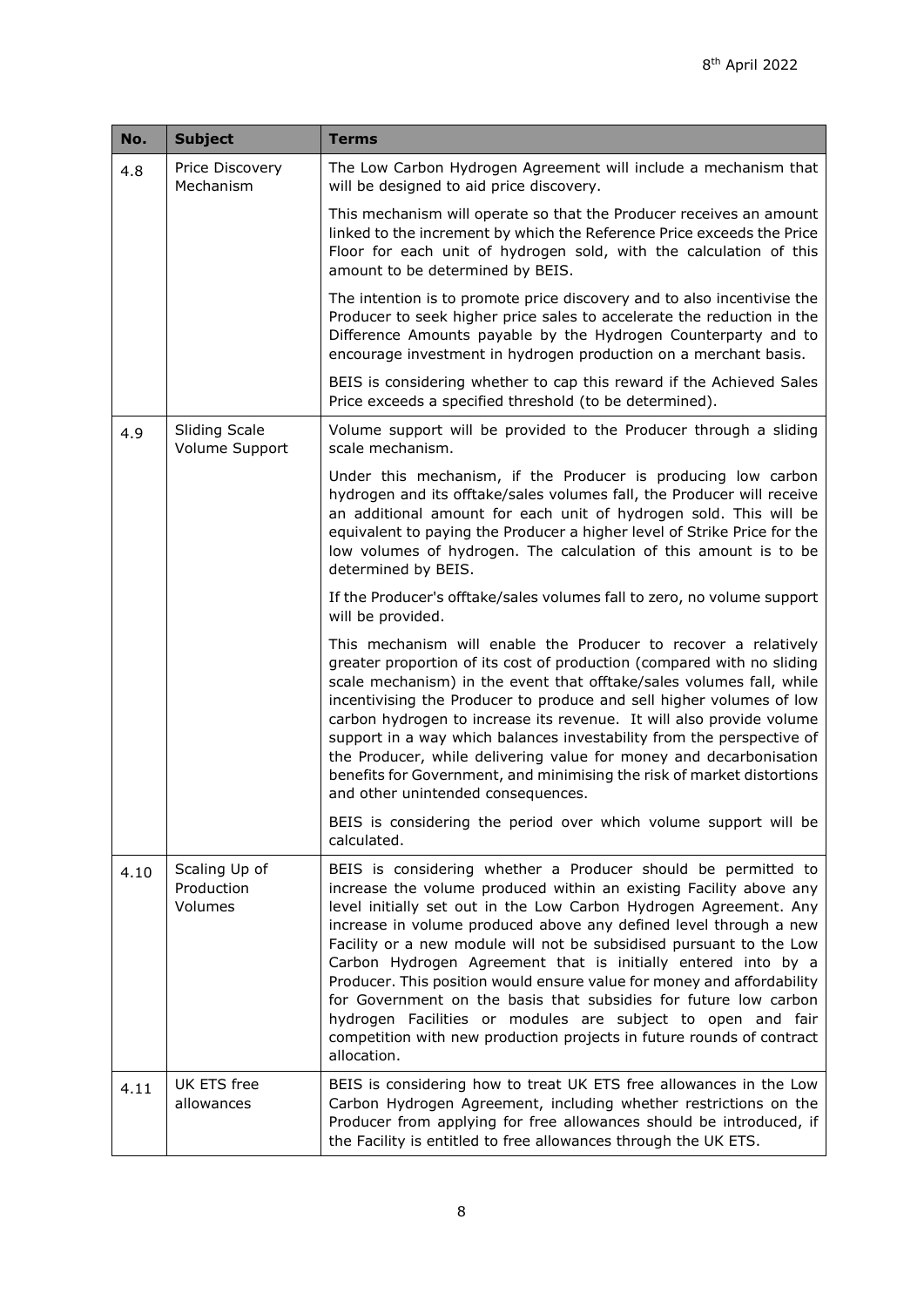<span id="page-8-0"></span>

| No.  | <b>Subject</b>                    | Terms                                                                                                                                                                                                                                                                                                                                                                                                                                                                                                            |                                                                                                                                                                                                                                                                                                                                                                                                                                             |
|------|-----------------------------------|------------------------------------------------------------------------------------------------------------------------------------------------------------------------------------------------------------------------------------------------------------------------------------------------------------------------------------------------------------------------------------------------------------------------------------------------------------------------------------------------------------------|---------------------------------------------------------------------------------------------------------------------------------------------------------------------------------------------------------------------------------------------------------------------------------------------------------------------------------------------------------------------------------------------------------------------------------------------|
| 4.12 | <b>Strike Price</b><br>Indexation | BEIS' minded-to position in respect of Strike Price indexation for:                                                                                                                                                                                                                                                                                                                                                                                                                                              |                                                                                                                                                                                                                                                                                                                                                                                                                                             |
|      |                                   | (a) CCUS-Enabled Facilities, is for the natural gas cost component of<br>the Strike Price to be indexed (in a certain proportion, to be<br>determined) to the market price of natural gas, on the basis of a<br>natural gas price benchmark (which may be based on UK NBP<br>Month Ahead Natural Gas Price), and for all other components of<br>the Strike Price to be indexed to CPI (except for CO <sub>2</sub> T&S fees,<br>which are a pass-through - see discussion in item 4.17 ( $CO2$ T&S<br>Fees)); and |                                                                                                                                                                                                                                                                                                                                                                                                                                             |
|      |                                   | (b) electrolytic Facilities, is for the full Strike Price to be indexed to<br>CPI.                                                                                                                                                                                                                                                                                                                                                                                                                               |                                                                                                                                                                                                                                                                                                                                                                                                                                             |
|      |                                   | BEIS is considering the appropriate approach for the indexation in<br>respect of any costs associated with small-scale hydrogen T&S<br>infrastructure covered by the Low Carbon Hydrogen Agreement, and<br>the appropriate approach for the indexation of Strike Prices for other<br>low carbon hydrogen facilities.                                                                                                                                                                                             |                                                                                                                                                                                                                                                                                                                                                                                                                                             |
|      |                                   | This reflects BEIS' analysis of production costs for each technology in<br>three key areas: (i) providing end users with security of supply, (ii)<br>protecting producers where they are unable to reasonably manage or<br>control changes in costs; and (iii) protecting Government from<br>excessive risks and costs.                                                                                                                                                                                          |                                                                                                                                                                                                                                                                                                                                                                                                                                             |
| 4.13 | Qualifying End<br>Users           | In order to receive support under the Low Carbon Hydrogen<br>Agreement for volumes of low carbon hydrogen produced and sold,<br>those volumes must be sold to Qualifying End Users.                                                                                                                                                                                                                                                                                                                              |                                                                                                                                                                                                                                                                                                                                                                                                                                             |
|      |                                   |                                                                                                                                                                                                                                                                                                                                                                                                                                                                                                                  | Low carbon hydrogen sales will not qualify for support where volumes<br>of hydrogen are sold for use outside of the UK. In addition, BEIS<br>anticipates that, for initial projects, hydrogen blended into the natural<br>gas network will also be excluded from subsidy support. BEIS will<br>consider whether to include a contractual reopener for these initial<br>contracts, which could enable support for blended volumes in future. |
|      |                                   | Subject to compliance with subsidy control rules and potential<br>adjustments to the hydrogen business model (see discussion below in<br>item 4.14 (Feedstock users and self-consumption)), sales to:                                                                                                                                                                                                                                                                                                            |                                                                                                                                                                                                                                                                                                                                                                                                                                             |
|      |                                   | (a) producers or affiliates, where the hydrogen is produced for self-<br>consumption; and                                                                                                                                                                                                                                                                                                                                                                                                                        |                                                                                                                                                                                                                                                                                                                                                                                                                                             |
|      |                                   | (b) feedstock users,                                                                                                                                                                                                                                                                                                                                                                                                                                                                                             |                                                                                                                                                                                                                                                                                                                                                                                                                                             |
|      |                                   | will qualify for support under the Low Carbon Hydrogen Agreement<br>("Qualifying End Users").                                                                                                                                                                                                                                                                                                                                                                                                                    |                                                                                                                                                                                                                                                                                                                                                                                                                                             |
|      |                                   | As further detailed in item 9.1 (Reporting and Confidentiality), the Low<br>Carbon Hydrogen Agreement may include reporting requirements<br>relating to the identity of end users and the value of sales to end users<br>in order to ensure that only volumes of hydrogen produced and<br>ultimately sold to Qualifying End Users receive support under the Low<br>Carbon Hydrogen Agreement.                                                                                                                    |                                                                                                                                                                                                                                                                                                                                                                                                                                             |
|      |                                   | These provisions are to ensure that the Low Carbon Hydrogen<br>Agreement directly supports the Government's objectives and delivers<br>value for money for Government.                                                                                                                                                                                                                                                                                                                                           |                                                                                                                                                                                                                                                                                                                                                                                                                                             |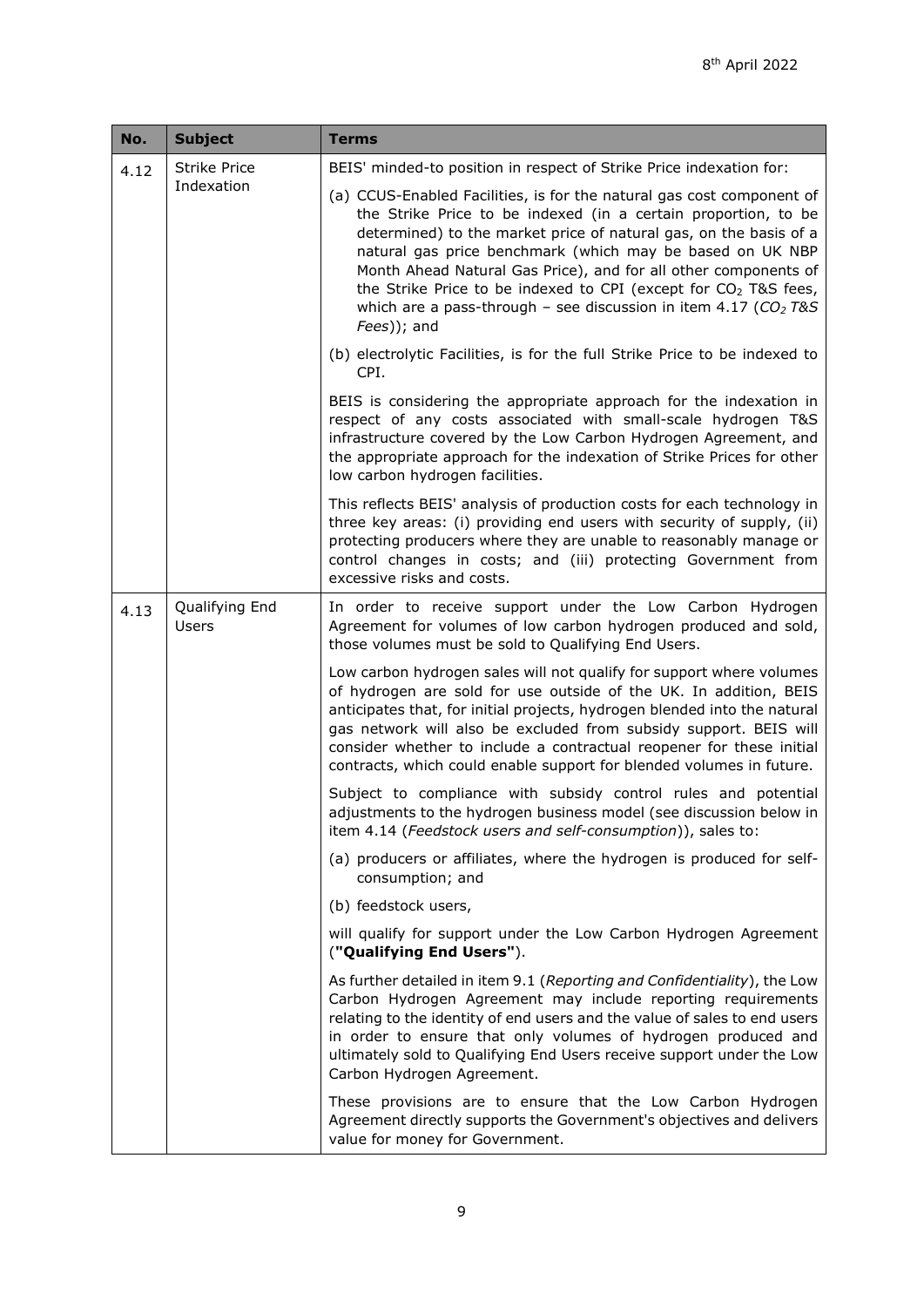<span id="page-9-3"></span><span id="page-9-1"></span>

| BEIS is considering if any adjustment provisions will be included in the                                                                                                                                                                                                                                                                                                                                                                                                                                                                                                                                                                                                                                                                                                                                                                                                                                                                                                           |
|------------------------------------------------------------------------------------------------------------------------------------------------------------------------------------------------------------------------------------------------------------------------------------------------------------------------------------------------------------------------------------------------------------------------------------------------------------------------------------------------------------------------------------------------------------------------------------------------------------------------------------------------------------------------------------------------------------------------------------------------------------------------------------------------------------------------------------------------------------------------------------------------------------------------------------------------------------------------------------|
| Low Carbon Hydrogen Agreement to ensure that the relevant Producer<br>and/or a Qualifying End User are not overcompensated under the Low<br>Carbon Hydrogen Agreement in respect of qualifying volumes.                                                                                                                                                                                                                                                                                                                                                                                                                                                                                                                                                                                                                                                                                                                                                                            |
| In particular, BEIS is considering possible adjustments to the Price<br>Floor (amongst other options).                                                                                                                                                                                                                                                                                                                                                                                                                                                                                                                                                                                                                                                                                                                                                                                                                                                                             |
| Once the Start Date has been achieved, payments will be made by the<br>Hydrogen Counterparty to the Producer, subject to the application of<br>the relevant formulae that will be set out in the Low Carbon Hydrogen<br>Agreement.                                                                                                                                                                                                                                                                                                                                                                                                                                                                                                                                                                                                                                                                                                                                                 |
| The Hydrogen Counterparty will deliver a billing statement to the<br>Producer for each 'Billing Period' (being a period of one calendar<br>month) no later than seven Business Days after the end of each Billing<br>Period. A billing statement will set out the payments for each half<br>hourly settlement period. Payments will be due to the Producer no<br>later than 28 calendar days after the end of each Billing Period. This<br>is to give sufficient cashflow certainty to the Producer to manage its<br>working capital position and borrowing costs. Half-hourly settlement<br>periods will provide the required granularity to: (i) reflect changes in<br>the carbon intensity of the hydrogen produced; (ii) provide oversight<br>of the performance of the Facility and the administration of the Low<br>Carbon Hydrogen Agreement; and (iii) future proof the settlement<br>system, recognising the trend towards more granular settlement of<br>energy markets. |
| Any payments that are due to the Hydrogen Counterparty will need to<br>be made by the Producer no later than 10 Business Days after the<br>delivery of the billing statement.                                                                                                                                                                                                                                                                                                                                                                                                                                                                                                                                                                                                                                                                                                                                                                                                      |
| The Low Carbon Hydrogen Agreement may include reciprocal set-off<br>rights for the Producer and the Hydrogen Counterparty (i.e. a Party<br>may reduce the amounts owed by them to the other Party, by any<br>amounts that are owed to them by the other Party).                                                                                                                                                                                                                                                                                                                                                                                                                                                                                                                                                                                                                                                                                                                    |
| For a CCUS-Enabled Facility connected to a CO <sub>2</sub> T&S Network, BEIS is<br>minded to include the CO <sub>2</sub> T&S fees in the payments to the Producer<br>from the Hydrogen Counterparty so that such fees can be passed<br>through to the relevant CO <sub>2</sub> T&S Co. <sup>5</sup>                                                                                                                                                                                                                                                                                                                                                                                                                                                                                                                                                                                                                                                                                |
| For a CCUS-Enabled Facility connected to a CO <sub>2</sub> T&S Network, BEIS is<br>considering the interface risks between the Facility and the CO <sub>2</sub> T&S<br>Network, including for example the impact of:                                                                                                                                                                                                                                                                                                                                                                                                                                                                                                                                                                                                                                                                                                                                                               |
| (a) delays to the construction and commissioning of the network;                                                                                                                                                                                                                                                                                                                                                                                                                                                                                                                                                                                                                                                                                                                                                                                                                                                                                                                   |
| (b) curtailment of the network; and                                                                                                                                                                                                                                                                                                                                                                                                                                                                                                                                                                                                                                                                                                                                                                                                                                                                                                                                                |
| (c) full network outages,                                                                                                                                                                                                                                                                                                                                                                                                                                                                                                                                                                                                                                                                                                                                                                                                                                                                                                                                                          |
| on payments under a Low Carbon Hydrogen Agreement to the<br>Producer. This includes considering the appropriateness of the<br>approaches set out in the CCUS Programme HoTs.                                                                                                                                                                                                                                                                                                                                                                                                                                                                                                                                                                                                                                                                                                                                                                                                       |
|                                                                                                                                                                                                                                                                                                                                                                                                                                                                                                                                                                                                                                                                                                                                                                                                                                                                                                                                                                                    |

<span id="page-9-2"></span><span id="page-9-0"></span>

<sup>&</sup>lt;sup>5</sup> Note to Reader: If applicable, how the CO<sub>2</sub> T&S Fee payment from the Hydrogen Counterparty to the Producer will be paid is subject to further development.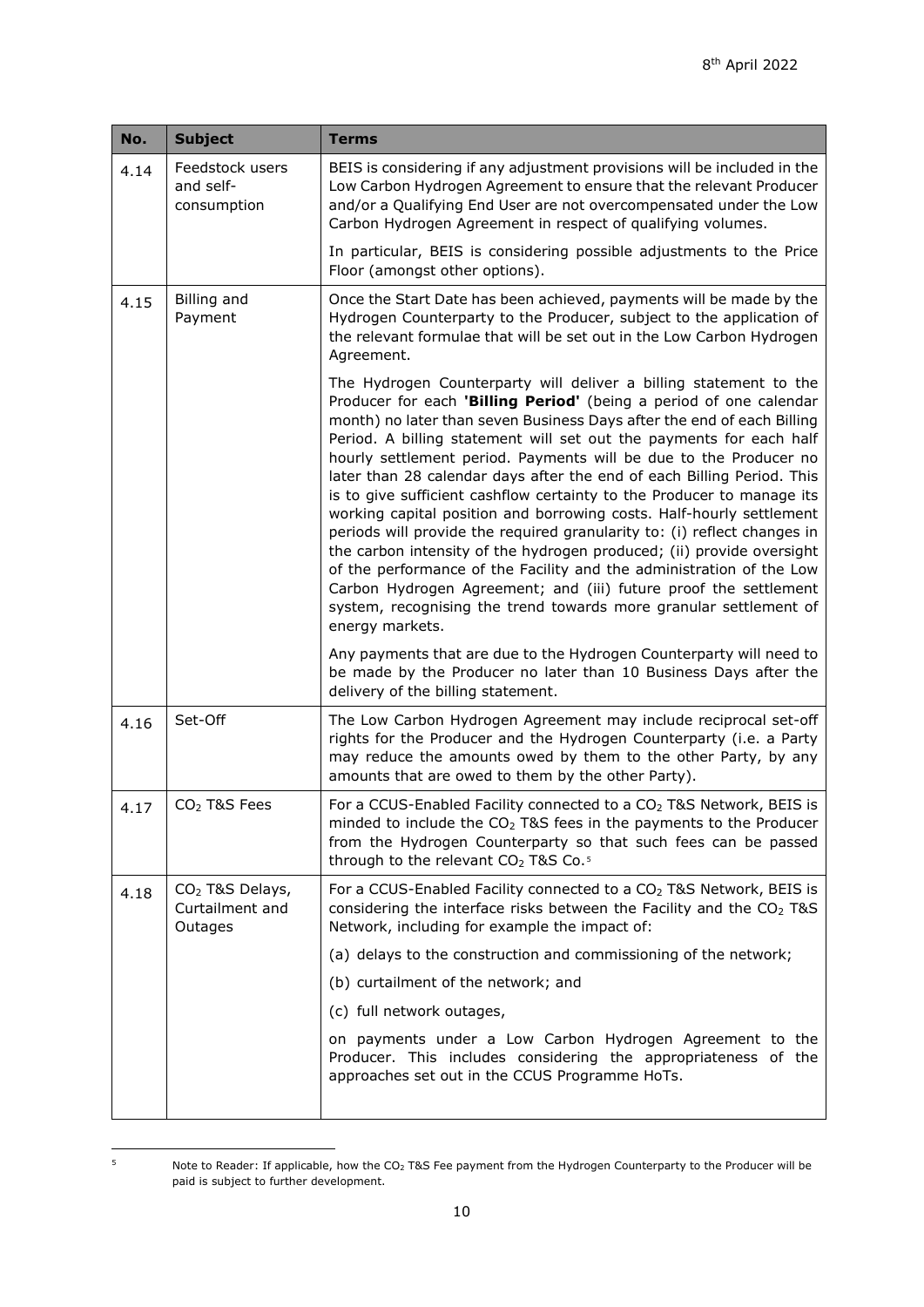| No. | <b>Subject</b>                                      | <b>Terms</b>                                                                                                                                                                                                                                                                                                                                                                                                                                                                                                                                                                                                                                                     |
|-----|-----------------------------------------------------|------------------------------------------------------------------------------------------------------------------------------------------------------------------------------------------------------------------------------------------------------------------------------------------------------------------------------------------------------------------------------------------------------------------------------------------------------------------------------------------------------------------------------------------------------------------------------------------------------------------------------------------------------------------|
| 5.  | <b>Change in Law</b>                                |                                                                                                                                                                                                                                                                                                                                                                                                                                                                                                                                                                                                                                                                  |
| 5.1 | Qualifying Change<br>in Law                         | BEIS is considering whether to replicate the Qualifying Change in Law<br>("QCiL") provisions of the AR4 CfD, providing a level of cost and<br>revenue protection for Producers in respect of QCiLs that constitute<br>"discriminatory changes in law" (i.e. that discriminate against the<br>Producer/a Project), "specific changes in law" (i.e. that specifically<br>apply to facilities with a Low Carbon Hydrogen Agreement/utilising a<br>particular low carbon hydrogen technology) and "other changes in<br>law" (i.e. that have an undue and discriminatory effect on a Producer's<br>out-of-pocket costs in comparison with certain comparator groups). |
|     |                                                     | The Low Carbon Hydrogen Agreement QCiL provisions may have<br>similar carve-outs to the AR4 CfD, such as for "foreseeable changes<br>in law", the risk of which will sit with the Producer.                                                                                                                                                                                                                                                                                                                                                                                                                                                                      |
|     |                                                     | BEIS is considering these provisions, including the most appropriate<br>comparator groups for specific changes in law and other changes in<br>law, and how QCiL compensation may be calculated and paid.                                                                                                                                                                                                                                                                                                                                                                                                                                                         |
| 5.2 | <b>QCiL Compensation</b>                            | The form of the QCiL compensation provisions in the Low Carbon<br>Hydrogen Agreement may be based on the AR4 CfD and may broadly<br>follow the 'no better, no worse' principles of the AR4 CfD (i.e. to place<br>the parties in the position they would have been in had the QCiL not<br>occurred). BEIS is considering how such QCiL compensation should be<br>calculated.                                                                                                                                                                                                                                                                                      |
| 5.3 | Qualifying<br>Shutdown Events                       | For shutdown events, BEIS is considering whether to follow the AR4<br>CfD, providing a level of compensation for the Producer if a "QCiL<br>construction event" (i.e. a change in law which prevents a Project<br>which is still in construction from reaching the Start Date) or a "QCiL<br>operations cessation event" (i.e. a change in law which renders it<br>illegal for a Project to continue operating) occurs. BEIS is considering<br>how any such compensation should be calculated.                                                                                                                                                                   |
| 5.4 | Change in<br>Applicable Law                         | The change in applicable law provisions may follow the AR4 CfD,<br>whereby the Hydrogen Counterparty would be entitled to propose<br>amendments to the Low Carbon Hydrogen Agreement where any new<br>law, or a change to the manner in which an existing law is interpreted<br>or applied, renders the Low Carbon Hydrogen Agreement illegal,<br>invalid, unenforceable or inoperable.                                                                                                                                                                                                                                                                          |
| 6.  | <b>Representations, Warranties and Undertakings</b> |                                                                                                                                                                                                                                                                                                                                                                                                                                                                                                                                                                                                                                                                  |
| 6.1 | Representations,                                    | BEIS is considering:                                                                                                                                                                                                                                                                                                                                                                                                                                                                                                                                                                                                                                             |
|     | Warranties and<br>Undertakings                      | (a) following the AR4 CfD in respect of the representations, warranties<br>and undertakings that both the Producer and the Hydrogen<br>Counterparty are required to provide each other; and                                                                                                                                                                                                                                                                                                                                                                                                                                                                      |
|     |                                                     | (b) whether bespoke representations, warranties and undertakings<br>that are unique to the hydrogen business model will be required<br>in the Low Carbon Hydrogen Agreement.                                                                                                                                                                                                                                                                                                                                                                                                                                                                                     |
| 6.2 | Producer's<br>Metering<br>Undertakings              | BEIS is considering the hydrogen metering requirements for the Low<br>Carbon Hydrogen Agreement, including the extent to which<br>consistency with the AR4 CfD electricity metering undertakings and<br>CCUS Programme HoTs metering undertakings is appropriate. This<br>includes how off-site low carbon hydrogen metering will be governed,                                                                                                                                                                                                                                                                                                                   |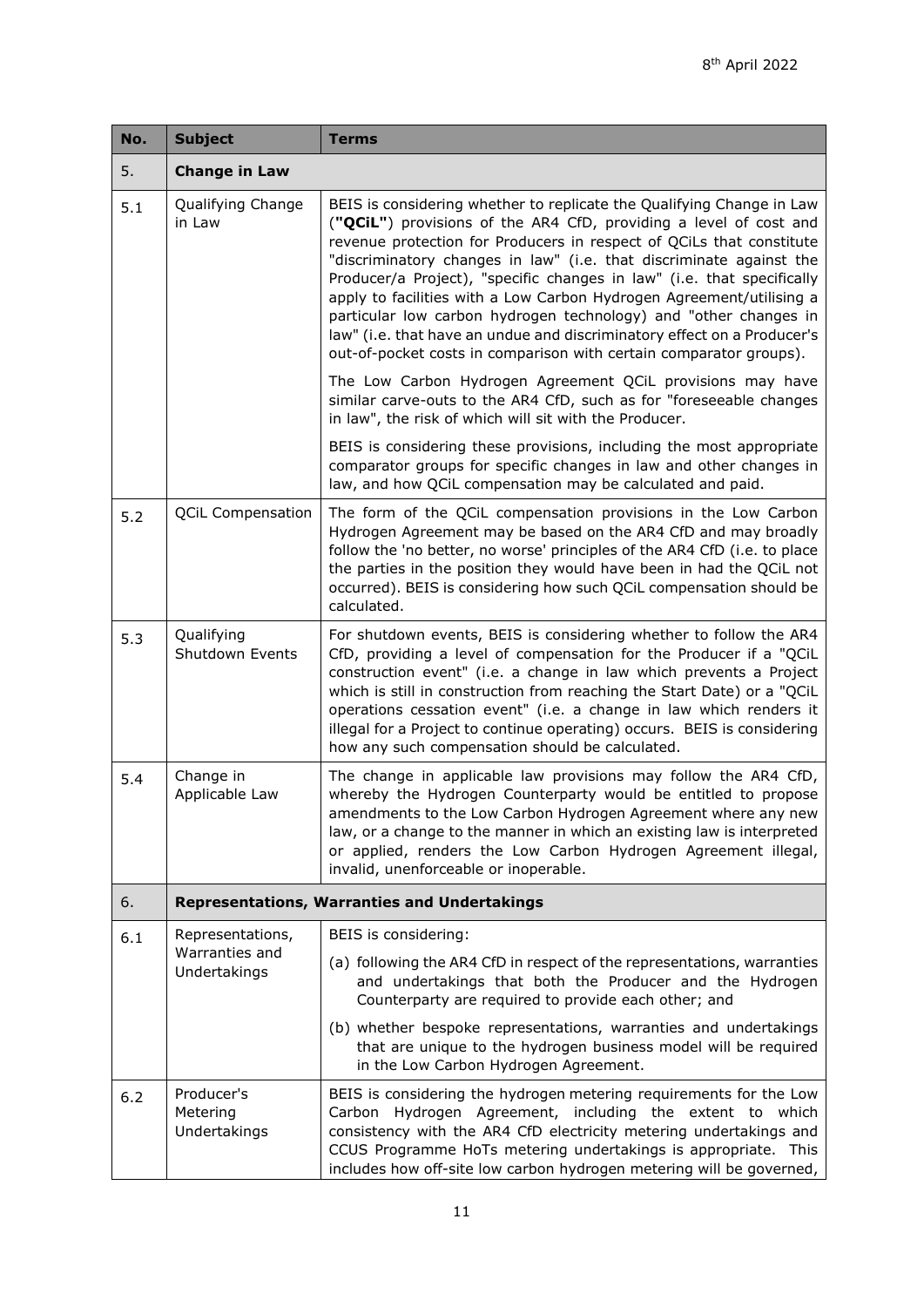<span id="page-11-2"></span><span id="page-11-1"></span><span id="page-11-0"></span>

| No. | <b>Subject</b>                                             | Terms                                                                                                                                                                                                                                                                                                                                                                                                                                                                                                                                       |
|-----|------------------------------------------------------------|---------------------------------------------------------------------------------------------------------------------------------------------------------------------------------------------------------------------------------------------------------------------------------------------------------------------------------------------------------------------------------------------------------------------------------------------------------------------------------------------------------------------------------------------|
|     |                                                            | which BEIS is considering for the Low Carbon Hydrogen Agreement as<br>payments will only be made in respect of low carbon hydrogen that is<br>produced and sold by the Producer.                                                                                                                                                                                                                                                                                                                                                            |
|     |                                                            | BEIS is also considering whether any additional metering or similar<br>obligations will need to be placed on the Producer in respect of the<br>hydrogen business model, including in respect of monitoring,<br>reporting and verifying compliance with the Low Carbon Hydrogen<br>Standard (discussed below in item 7 (Low Carbon Hydrogen<br>Standard)).                                                                                                                                                                                   |
| 6.3 | Collateral<br>Requirement                                  | BEIS is considering whether to follow the AR4 CfD in requiring a<br>Producer who fails to pay a 'net payable amount' (i.e. where the<br>Reference Price exceeds the Strike Price) to the Hydrogen<br>Counterparty on a number of occasions to provide a specified amount<br>of collateral.                                                                                                                                                                                                                                                  |
| 7.  | Low Carbon Hydrogen Standard                               |                                                                                                                                                                                                                                                                                                                                                                                                                                                                                                                                             |
| 7.1 | General                                                    | BEIS is considering the interaction between the Low Carbon Hydrogen<br>Standard and the Low Carbon Hydrogen Agreement, including how<br>requirements deriving from the Low Carbon Hydrogen Standard will<br>be included in the Low Carbon Hydrogen Agreement.                                                                                                                                                                                                                                                                               |
| 7.2 | Payments                                                   | As mentioned in item 4.2 (Trigger for Payment), in order for a<br>Producer to receive payments under the Low Carbon Hydrogen<br>Agreement for volumes of hydrogen produced and sold, those volumes<br>will need to meet the Low Carbon Hydrogen Standard. This is to<br>ensure that the business model delivers carbon savings and that<br>investment in hydrogen projects is consistent with the Government's<br>net zero commitments.                                                                                                     |
| 7.3 | Compliance                                                 | BEIS is considering how to assess compliance with the Low Carbon<br>Hydrogen Standard:                                                                                                                                                                                                                                                                                                                                                                                                                                                      |
|     |                                                            | (a) prior to the Start Date, for example at Initial Conditions Precedent,<br>Milestone Requirement and Operational Conditions Precedent<br>stages; and                                                                                                                                                                                                                                                                                                                                                                                      |
|     |                                                            | (b) after the Start Date has occurred. In this regard, the Low Carbon<br>Hydrogen Agreement will include relevant reporting and audit<br>requirements.                                                                                                                                                                                                                                                                                                                                                                                      |
|     |                                                            | BEIS anticipates that the Hydrogen Counterparty will be responsible<br>for monitoring compliance with the Low Carbon Hydrogen Standard.                                                                                                                                                                                                                                                                                                                                                                                                     |
| 7.4 | Failure to comply<br>and/or produce low<br>carbon hydrogen | BEIS is considering the consequences of failing to comply with the Low<br>Carbon Hydrogen Standard beyond suspension of payment as per item<br>7.2 (Payments), including what rights the Hydrogen Counterparty<br>should have to enforce compliance with the Low Carbon Hydrogen<br>Standard. In addition, BEIS is considering whether the Hydrogen<br>Counterparty should have a right to terminate the Low Carbon<br>Hydrogen Agreement if, for example, limited or no low carbon<br>hydrogen is produced for a prolonged period of time. |
| 7.5 | Grandfathering                                             | The Low Carbon Hydrogen Agreement will not require the Producer to<br>comply with any future amendments to the Low Carbon Hydrogen<br>Standard after the Agreement Date.                                                                                                                                                                                                                                                                                                                                                                    |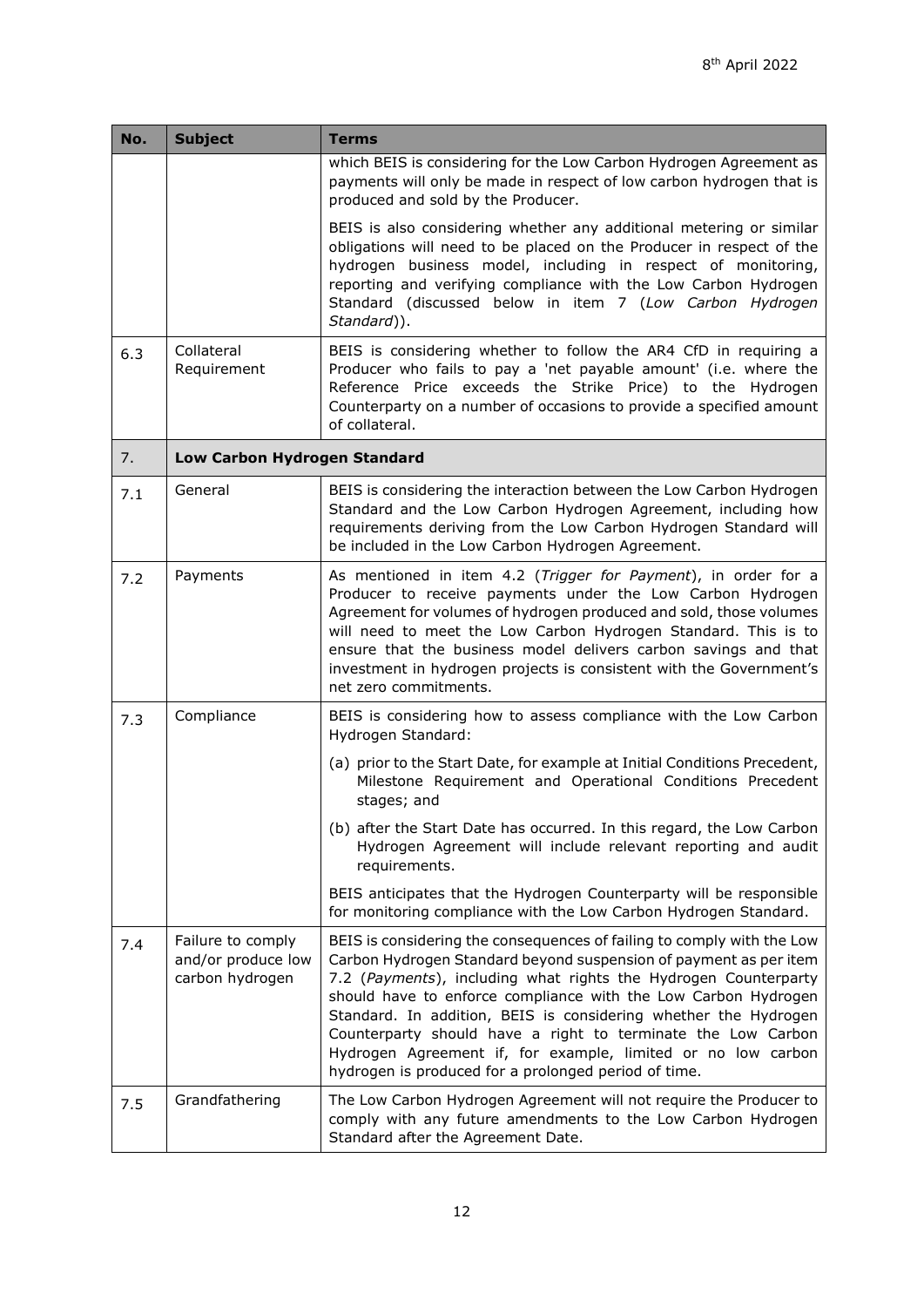<span id="page-12-0"></span>

| No. | <b>Subject</b>                   | <b>Terms</b>                                                                                                                                                                                                                                                                                                                                                                                                                                                                                                                                                                                                                                                                                                      |
|-----|----------------------------------|-------------------------------------------------------------------------------------------------------------------------------------------------------------------------------------------------------------------------------------------------------------------------------------------------------------------------------------------------------------------------------------------------------------------------------------------------------------------------------------------------------------------------------------------------------------------------------------------------------------------------------------------------------------------------------------------------------------------|
| 7.6 | Certification                    | BEIS is considering how the Low Carbon Hydrogen Agreement will<br>interact with a potential future Low Carbon Hydrogen Standard<br>certification scheme.                                                                                                                                                                                                                                                                                                                                                                                                                                                                                                                                                          |
| 8.  | <b>Force Majeure</b>             |                                                                                                                                                                                                                                                                                                                                                                                                                                                                                                                                                                                                                                                                                                                   |
| 8.1 | Force Majeure<br>Relief          | BEIS is minded to follow the provisions of the AR4 CfD, whereby the<br>Producer will be entitled to day-for-day extensions of time (pre-Start<br>Date) and relief from performance of its Low Carbon Hydrogen<br>Agreement obligations where a Force Majeure event occurs which is<br>beyond the Producer's control and which could not have been<br>reasonably avoided or overcome by the Producer.                                                                                                                                                                                                                                                                                                              |
|     |                                  | As with the AR4 CfD, such protection is unlikely to apply where the<br>relevant event is caused by the Producer's fault or negligence, or<br>where the relevant event occurred before the date on which the<br>Producer applied for the Low Carbon Hydrogen Agreement.                                                                                                                                                                                                                                                                                                                                                                                                                                            |
|     |                                  | BEIS is considering the interplay between the Force Majeure<br>provisions and the provisions relating to delays, curtailment and<br>outages, if applicable, in a CO <sub>2</sub> T&S Network.                                                                                                                                                                                                                                                                                                                                                                                                                                                                                                                     |
| 9.  | <b>Other</b>                     |                                                                                                                                                                                                                                                                                                                                                                                                                                                                                                                                                                                                                                                                                                                   |
| 9.1 | Reporting and<br>Confidentiality | The reporting and confidentiality provisions in the Low Carbon<br>Hydrogen Agreement will likely be based on the AR4 CfD and the CCUS<br>Programme HoTs. However, in respect of reporting under the Low<br>Carbon Hydrogen Agreement, BEIS may require more detailed and<br>frequent reporting, with the Producer being required to keep the<br>Hydrogen Counterparty fully informed of its progress during the<br>construction, completion, testing and commissioning of the Facility<br>and in satisfying the Operational Conditions Precedent. This is in<br>recognition of the importance the first hydrogen projects will have to<br>the success of the implementation of Low Carbon Hydrogen<br>Agreements. |
|     |                                  | We expect that additional reporting obligations will be included in the<br>Low Carbon Hydrogen Agreement in order for the Hydrogen<br>Counterparty to administer and carry out settlement activities in<br>respect of the hydrogen business model payment mechanism.                                                                                                                                                                                                                                                                                                                                                                                                                                              |
| 9.2 | Supply Chain<br>Reporting        | BEIS is minded to follow the proposed CCUS Programme HoTs supply<br>chain reporting requirements. These may require the Producer to<br>provide a report on economic benefits and its supply chain to the<br>Hydrogen Counterparty at the following stages/deadlines:                                                                                                                                                                                                                                                                                                                                                                                                                                              |
|     |                                  | (a) 1 <sup>st</sup> report by the Milestone Delivery Date;                                                                                                                                                                                                                                                                                                                                                                                                                                                                                                                                                                                                                                                        |
|     |                                  | (b) $2nd$ report by the $3rd$ anniversary of the Start Date (i.e. after the<br>Project becomes operational); and                                                                                                                                                                                                                                                                                                                                                                                                                                                                                                                                                                                                  |
|     |                                  | (c) 3rd report by the 7 <sup>th</sup> anniversary of the Start Date.                                                                                                                                                                                                                                                                                                                                                                                                                                                                                                                                                                                                                                              |
|     |                                  | A breach of this reporting obligation may result in a fee being levied<br>against the Producer, which may be deducted from future payments<br>made to the Producer by the Hydrogen Counterparty.                                                                                                                                                                                                                                                                                                                                                                                                                                                                                                                  |
| 9.3 | Dispute Resolution<br>Procedure  | BEIS is considering following the dispute resolution procedure detailed<br>in the AR4 CfD, with disputes escalated to a meeting of senior                                                                                                                                                                                                                                                                                                                                                                                                                                                                                                                                                                         |
|     |                                  |                                                                                                                                                                                                                                                                                                                                                                                                                                                                                                                                                                                                                                                                                                                   |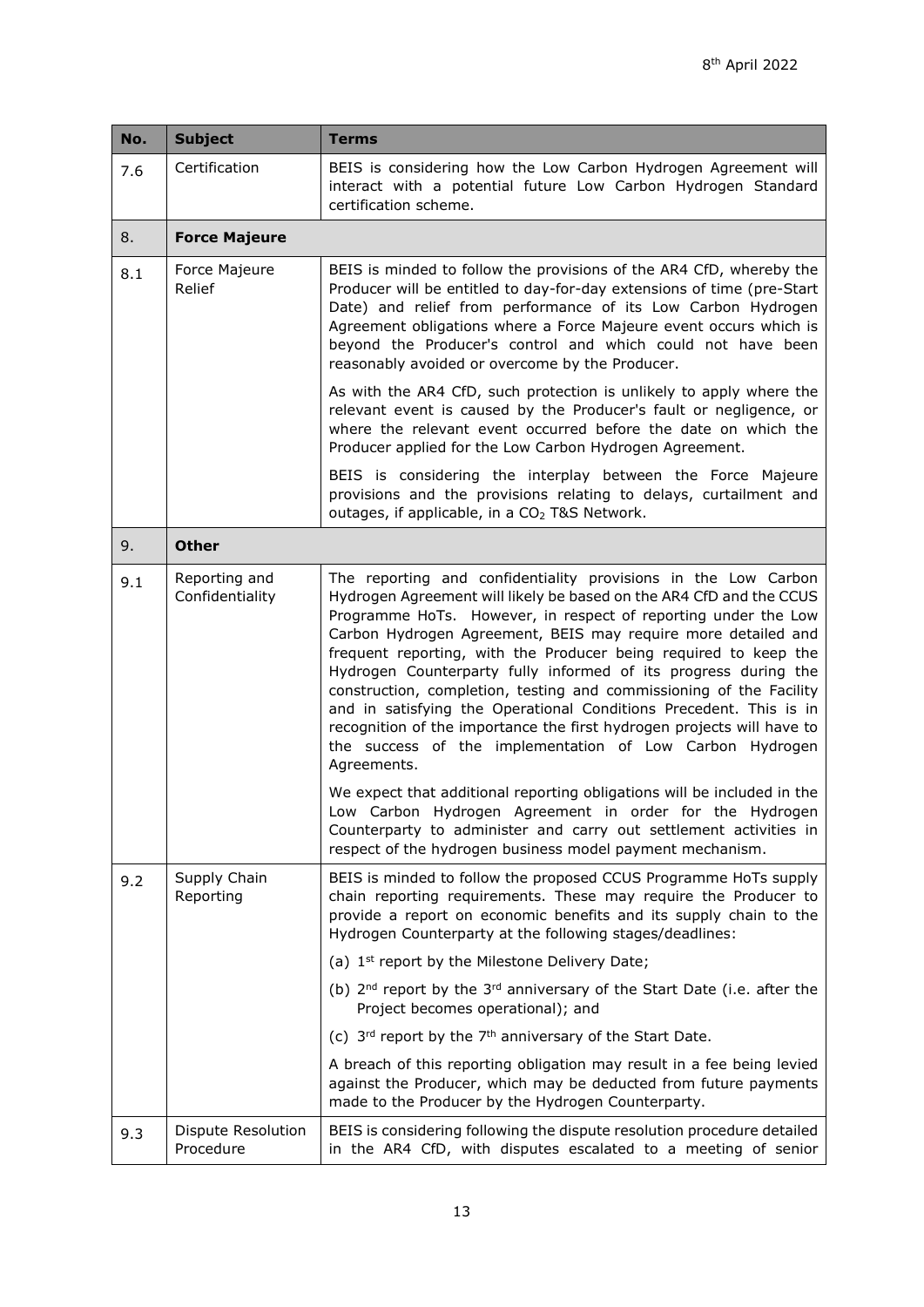| No. | <b>Subject</b>                          | <b>Terms</b>                                                                                                                                                                                                                                                                                                                                                                                                                                                                                                  |
|-----|-----------------------------------------|---------------------------------------------------------------------------------------------------------------------------------------------------------------------------------------------------------------------------------------------------------------------------------------------------------------------------------------------------------------------------------------------------------------------------------------------------------------------------------------------------------------|
|     |                                         | representatives followed by final resolution by expert determination<br>or arbitration.                                                                                                                                                                                                                                                                                                                                                                                                                       |
| 9.4 | Subsidy Control /<br>Other Incentives   | BEIS is considering whether to replicate the AR4 CfD provisions in<br>relation to subsidy control (including provisions prohibiting cumulation<br>in respect of the same eligible costs), and whether provisions related<br>to subsidy cumulation would need to be amended to reflect the<br>proposed business model.                                                                                                                                                                                         |
|     |                                         | BEIS will ensure that subsidy control provisions under the Low Carbon<br>Hydrogen Agreement are consistent with the Subsidy Control Bill<br>(currently going through Parliament) once it becomes law and any<br>other subsidy control rules having legally binding effect in the United<br>Kingdom.                                                                                                                                                                                                           |
|     |                                         | BEIS is also considering the most appropriate approach to the Low<br>Carbon Hydrogen Agreement and NZHF allocation which will enable<br>projects to access capital support from the NZHF and revenue support<br>from the Low Carbon Hydrogen Agreement, as well as how to manage<br>interactions with other Government schemes which have the potential<br>to provide support for the same costs. This is to ensure the Low<br>Carbon Hydrogen Agreement is compliant with relevant subsidy<br>control rules. |
| 9.5 | <b>Limited Recourse</b><br>Arrangements | The Low Carbon Hydrogen Agreement will initially be taxpayer funded,<br>with a transition to levy funding taking place no later than 2025,<br>subject to consultation and legislation being in place. BEIS is<br>considering (i) how the Low Carbon Hydrogen Agreement will be<br>structured and drafted to enable such transition and (ii) how the<br>limited recourse provisions in the AR4 CfD could be adapted in order<br>to reflect the proposed funding models.                                        |
|     |                                         | BEIS' intention is for the provisions to contain a version of the "pay<br>when paid" obligations that are a key feature of the AR4 CfD (i.e. with<br>the Hydrogen Counterparty only being required to pay Producers to<br>the extent that the Hydrogen Counterparty receives corresponding<br>and allocated amounts from the relevant source(s) of funding). BEIS<br>is considering the regulatory structure that will be used for hydrogen<br>when a levy funding transition takes place.                    |
| 9.6 | Boilerplate<br>Provisions               | The Low Carbon Hydrogen Agreement will contain standard and<br>miscellaneous provisions, largely following the AR4 CfD, including<br>provisions relating to:                                                                                                                                                                                                                                                                                                                                                  |
|     |                                         | (a) intellectual property rights (with such provisions aligned, as<br>appropriate, with the IPR provisions in the CCUS Programme<br>HoTs);                                                                                                                                                                                                                                                                                                                                                                    |
|     |                                         | (b) assignment;                                                                                                                                                                                                                                                                                                                                                                                                                                                                                               |
|     |                                         | (c) marketing, publicity or communication;                                                                                                                                                                                                                                                                                                                                                                                                                                                                    |
|     |                                         | (d) notices; and                                                                                                                                                                                                                                                                                                                                                                                                                                                                                              |
|     |                                         | (e) governing law.                                                                                                                                                                                                                                                                                                                                                                                                                                                                                            |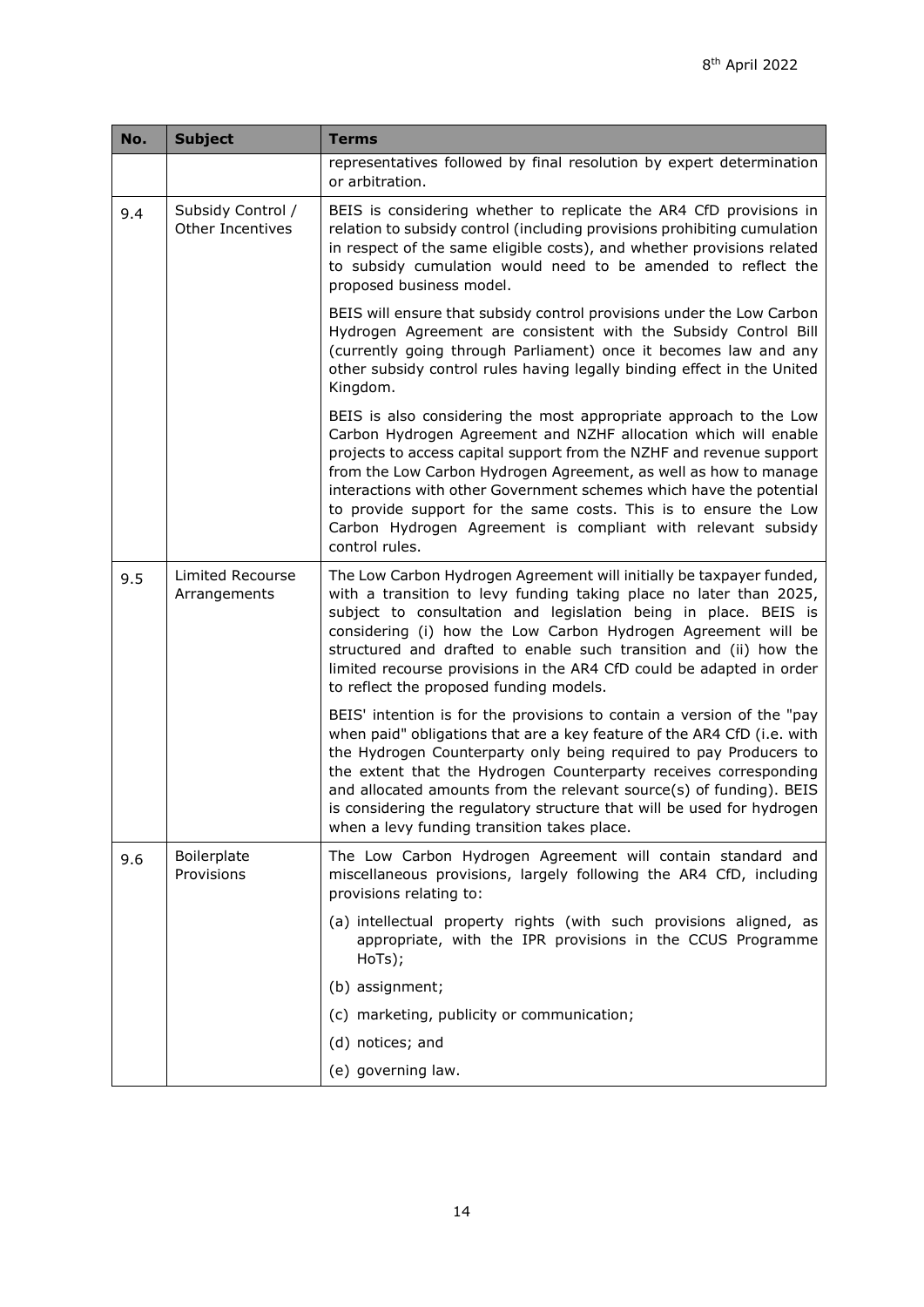## **SECTION C – DEFINITIONS**

| In this document capitalised terms not otherwise defined shall have the following meaning: |  |
|--------------------------------------------------------------------------------------------|--|
|--------------------------------------------------------------------------------------------|--|

| <b>Term</b>                                  | <b>Definition</b>                                                                                                                                                                                                                                                                                                           |
|----------------------------------------------|-----------------------------------------------------------------------------------------------------------------------------------------------------------------------------------------------------------------------------------------------------------------------------------------------------------------------------|
| <b>Achieved Sales Price</b>                  | has the meaning given to that term in item 4.6 (Achieved Sales Price).                                                                                                                                                                                                                                                      |
| <b>Agreement Date</b>                        | means the date of the Low Carbon Hydrogen Agreement.                                                                                                                                                                                                                                                                        |
| <b>Billing Period</b>                        | has the meaning given to that term in item 4.15 (Billing and Payment).                                                                                                                                                                                                                                                      |
| <b>Business Day(s)</b>                       | means a day (other than a Saturday or a Sunday) on which banks are<br>open for general business in London.                                                                                                                                                                                                                  |
| <b>CCUS-Enabled</b><br><b>Facility</b>       | means a natural gas reformation and/or gasification Facility with the<br>purpose of producing low carbon hydrogen and capable of capturing,<br>monitoring, metering and exporting CO <sub>2</sub> produced by the Facility.                                                                                                 |
| CO <sub>2</sub> T&S Network                  | means the network including but not limited to:                                                                                                                                                                                                                                                                             |
|                                              | (a) pipelines used for the transportation of $CO2$ from one capture unit to<br>a storage facility or to or from any CO <sub>2</sub> pipeline network; or                                                                                                                                                                    |
|                                              | (b) routes used for the transportation of $CO2$ from one capture plant to a<br>storage facility or to or from any CO <sub>2</sub> pipeline network; and                                                                                                                                                                     |
|                                              | (c) storage facilities for the permanent storage of $CO2$ .                                                                                                                                                                                                                                                                 |
| <b>CPI</b>                                   | means:                                                                                                                                                                                                                                                                                                                      |
|                                              | (a) the all items index of consumer price inflation published each month<br>by the Office for National Statistics; or                                                                                                                                                                                                       |
|                                              | (b) if that index is no longer being published, such index as the Hydrogen<br>Counterparty may reasonably determine to be appropriate in the<br>circumstances; or                                                                                                                                                           |
|                                              | (c) if there is a material change to the basis of that index, such other<br>index as the Hydrogen Counterparty may from time to time<br>reasonably determine to be appropriate in the circumstances.                                                                                                                        |
| <b>Difference Amount</b>                     | has the meaning given to that term in item 4.1 (Difference Amount).                                                                                                                                                                                                                                                         |
| <b>Expiry Date</b>                           | has the meaning given to that term in item 2.6 (Expiry Date).                                                                                                                                                                                                                                                               |
| <b>Installed Capacity</b>                    | means the capacity of the Facility (expressed in MWh (HHV)) were it to<br>be operated at optimal operating conditions on a continual basis for a<br>sustained period at the maximum capacity possible, assuming that any<br>source of power used by the Facility to produce hydrogen was available<br>without interruption. |
| <b>Installed Capacity</b><br><b>Estimate</b> | [is the Facility capacity determined at the Agreement Date]                                                                                                                                                                                                                                                                 |
| <b>Facility</b>                              | means the hydrogen production plant and all necessary interfaces and<br>any other facilities or equipment for the safe, efficient, timely and<br>economical operation of the hydrogen production plant in a manner to<br>satisfy fully the requirements under the Low Carbon Hydrogen<br>Agreement.                         |
| <b>FM Affected Party</b>                     | means a Party affected by Force Majeure.                                                                                                                                                                                                                                                                                    |
| <b>Force Majeure</b>                         | means any event or circumstance provided that such event or<br>circumstance:                                                                                                                                                                                                                                                |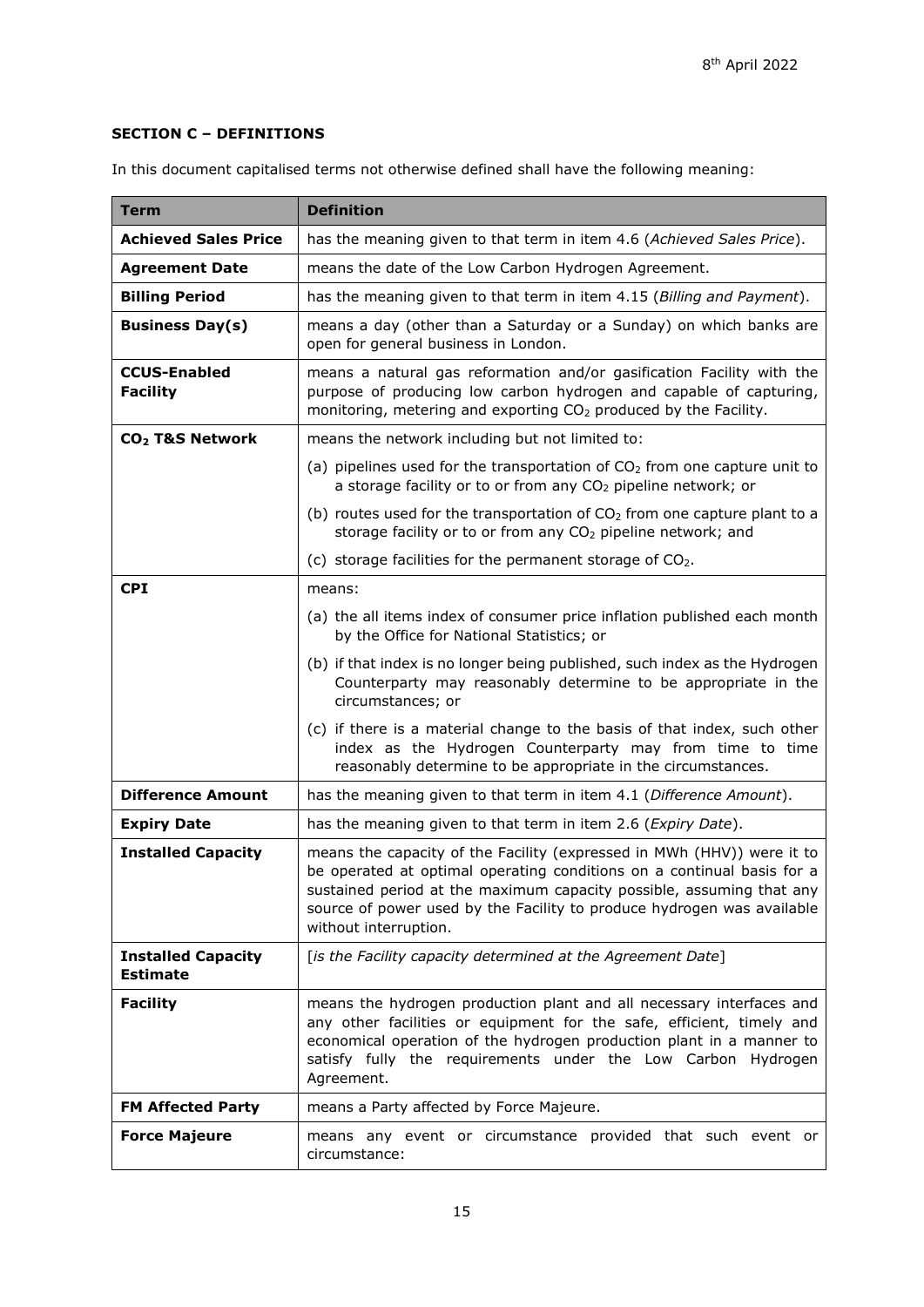| Term                                              | <b>Definition</b>                                                                                                                                                                                                                                |
|---------------------------------------------------|--------------------------------------------------------------------------------------------------------------------------------------------------------------------------------------------------------------------------------------------------|
|                                                   | (a) is beyond the reasonable control of the FM Affected Party or, if<br>relevant, its representatives (in the case of the Producer and its<br>representatives, acting and having acted in accordance with a<br>reasonable and prudent standard); |
|                                                   | (b) could not reasonably have been avoided or overcome by the FM<br>Affected Party or its representatives (as appropriate); and                                                                                                                  |
|                                                   | (c) is not due to the FM Affected Party's fault or negligence (or that of its<br>representatives <sup>6</sup> .                                                                                                                                  |
| Hydrogen<br>Counterparty                          | means the person designated as a counterparty for the Low Carbon<br>Hydrogen Agreement.                                                                                                                                                          |
| <b>Hydrogen T&amp;S</b><br><b>Infrastructure</b>  | [this definition is still under development]                                                                                                                                                                                                     |
| <b>Initial Conditions</b><br><b>Precedent</b>     | means the conditions precedent set out in item 2.3 (Initial Conditions<br>Precedent).                                                                                                                                                            |
| <b>Longstop Date</b>                              | means the last day of the [a period to be determined] following the final<br>day of the Target Commissioning Window.                                                                                                                             |
| <b>Low Carbon</b><br><b>Hydrogen Standard</b>     | means the UK low carbon hydrogen standard developed by BEIS.                                                                                                                                                                                     |
| <b>Milestone Delivery</b><br>Date                 | means a date [a period to be determined] after the Agreement Date.                                                                                                                                                                               |
| <b>Milestone</b><br>Requirement                   | [this definition is still under development]                                                                                                                                                                                                     |
| <b>Milestone</b><br><b>Satisfaction Date</b>      | means the date of the notice from the Hydrogen Counterparty to the<br>Producer specifying that the Producer has complied with and fulfilled a<br>Milestone Requirement.                                                                          |
| <b>Natural Gas Price</b>                          | has the meaning given to that term in item 4.5 (Natural Gas Price).                                                                                                                                                                              |
| NZHF                                              | means the Net Zero Hydrogen Fund.                                                                                                                                                                                                                |
| <b>NZHF GFA</b>                                   | means the NZHF grant funding agreement awarded to the Producer.                                                                                                                                                                                  |
| <b>Operational</b><br><b>Conditions Precedent</b> | means the conditions precedent set out in item 2.4 (Operational<br>Conditions Precedent).                                                                                                                                                        |
| <b>Price Floor</b>                                | has the meaning given to that term in item 4.7(Price Floor).                                                                                                                                                                                     |
| <b>Producer</b>                                   | means a person who intends to carry out hydrogen production activities<br>in relation to a hydrogen production facility.                                                                                                                         |
| <b>Project</b>                                    | means the design, development, construction, completion, testing,<br>commissioning, operation, maintenance and decommissioning of the<br>Facility.                                                                                               |
| <b>Qualifying Change in</b><br>Law                | [this definition is still under development]                                                                                                                                                                                                     |
| <b>Qualifying End Users</b>                       | has the meaning given to that term in item 4.13 (Qualifying End Users).                                                                                                                                                                          |
| <b>Reference Price</b>                            | has the meaning given to that term in item 4.4 (Reference Price).                                                                                                                                                                                |

<span id="page-15-0"></span><sup>6</sup> Note to Reader: this definition is still under development.